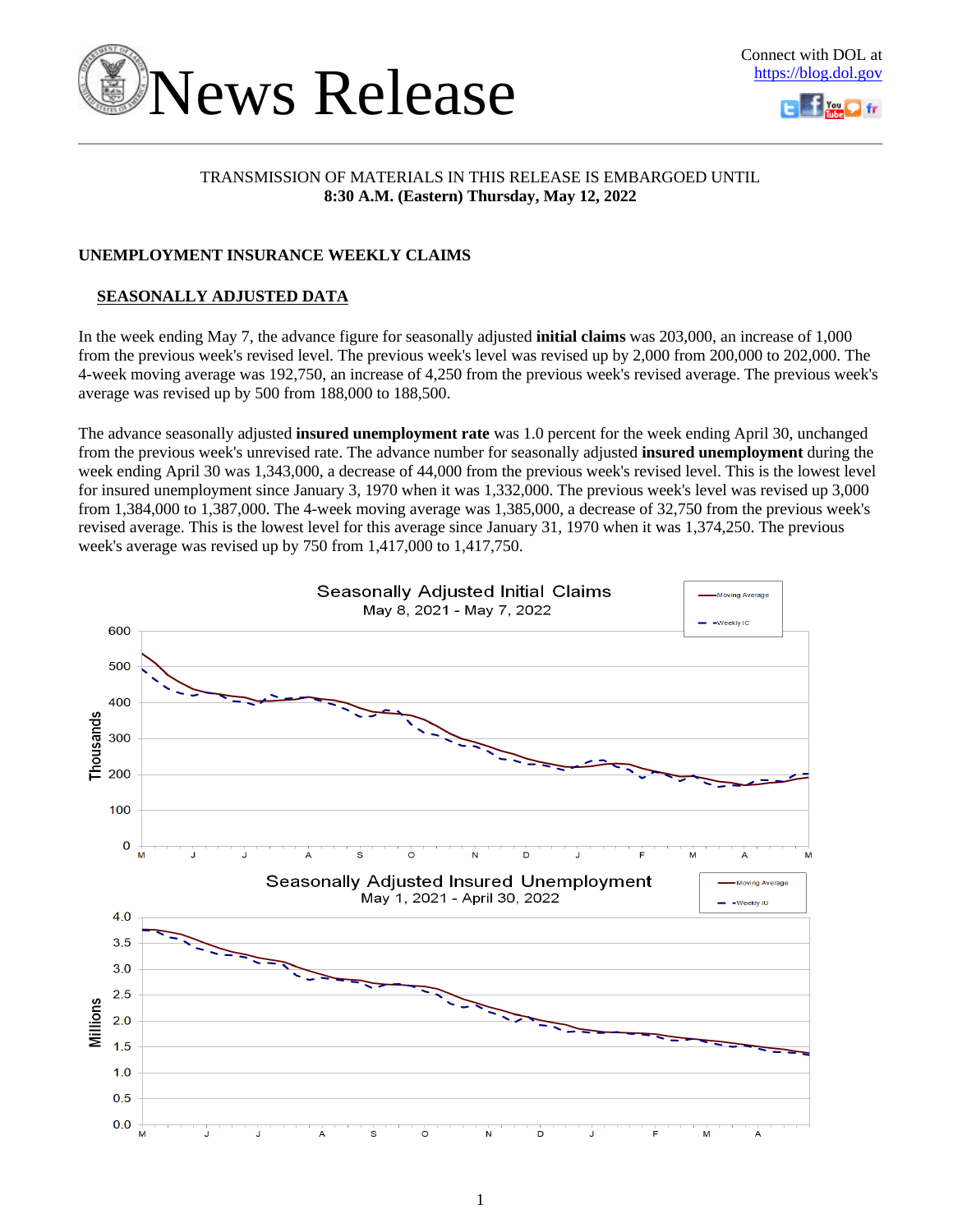## **UNADJUSTED DATA**

The advance number of actual initial claims under state programs, unadjusted, totaled 191,803 in the week ending May 7, a decrease of 6,554 (or -3.3 percent) from the previous week. The seasonal factors had expected a decrease of 8,071 (or - 4.1 percent) from the previous week. There were 488,815 initial claims in the comparable week in 2021.

The advance unadjusted insured unemployment rate was 1.0 percent during the week ending April 30, unchanged from the prior week. The advance unadjusted number for persons claiming UI benefits in state programs totaled 1,335,108, a decrease of 70,837 (or -5.0 percent) from the preceding week. The seasonal factors had expected a decrease of 27,731 (or - 2.0 percent) from the previous week. A year earlier the rate was 2.6 percent and the volume was 3,688,043.



The total number of people claiming benefits in all programs for the week ending April 23 was 1,440,324, a decrease of 38,030 from the previous week. There were 16,848,931 persons claiming benefits in all programs in the comparable week in 2021.

No states were triggered "on" to the Extended Benefits program during the week ending April 23.

Initial claims for UI benefits filed by former Federal civilian employees totaled 439 in the week ending April 30, a decrease of 50 from the prior week. There were 378 initial claims filed by newly discharged veterans, a decrease of 13 from the preceding week.

There were 7,163 former Federal civilian employees claiming UI benefits for the week ending April 23, a decrease of 170 from the previous week. Newly discharged veterans claiming benefits totaled 4,388, an increase of 82 from the prior week.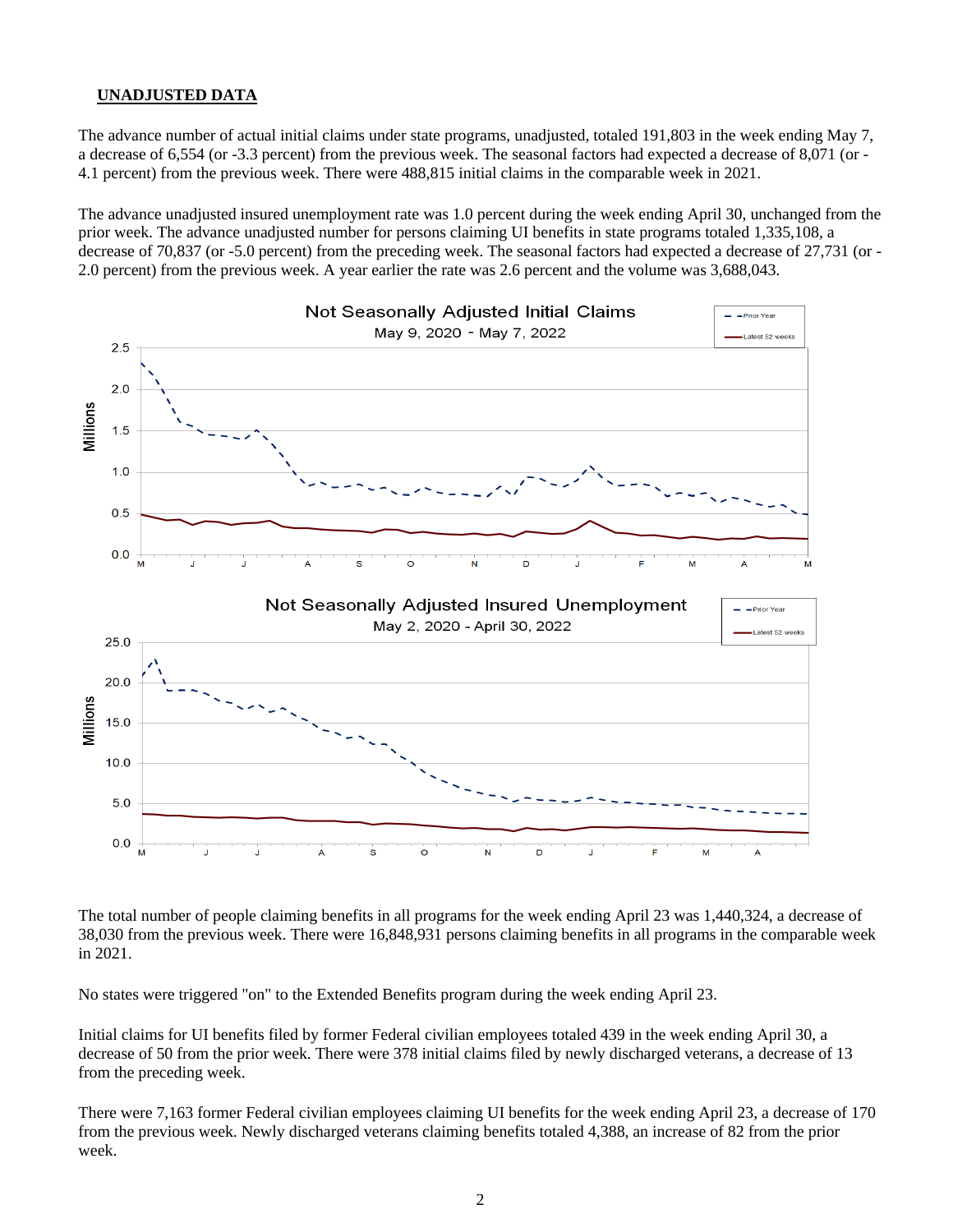The highest insured unemployment rates in the week ending April 23 were in California (2.1), New Jersey (2.1), Alaska (1.9), Rhode Island (1.8), New York (1.7), Puerto Rico (1.6), Massachusetts (1.5), Minnesota (1.5), Pennsylvania (1.4), Connecticut (1.3), Illinois (1.3).

The largest increases in initial claims for the week ending April 30 were in New York (+7,329), Illinois (+3,140), Kentucky (+1,152), Michigan (+1,092), and New Hampshire (+469), while the largest decreases were in Massachusetts (-3,029), California (-2,816), New Jersey (-2,466), Connecticut (-2,319), and Ohio (-2,018).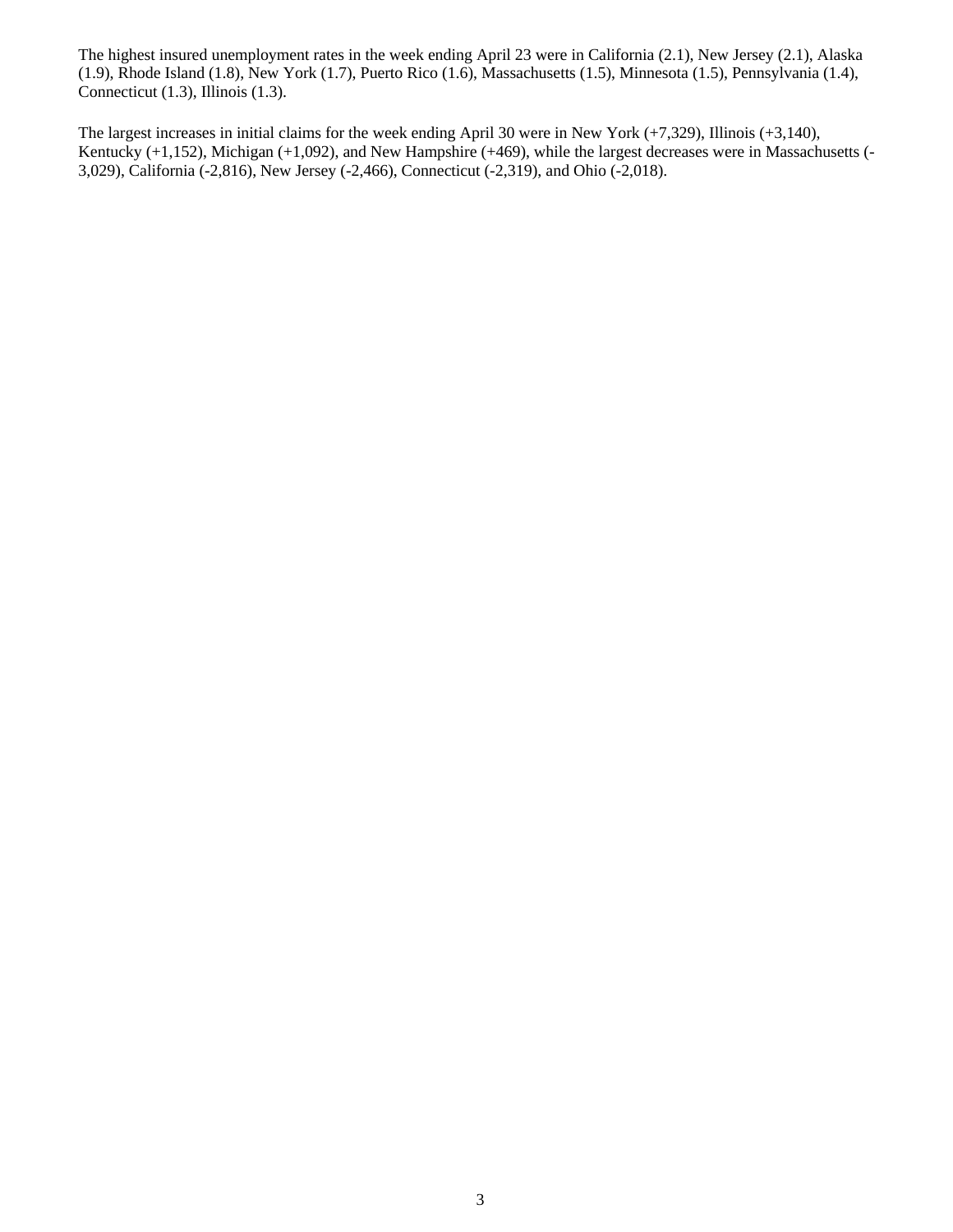### UNEMPLOYMENT INSURANCE DATA FOR REGULAR STATE PROGRAMS

| <b>WEEK ENDING</b>                  | May 7     | April 30  | <b>Change</b> |           | April 23 Prior Year <sup>1</sup> |
|-------------------------------------|-----------|-----------|---------------|-----------|----------------------------------|
| Initial Claims (SA)                 | 203,000   | 202,000   | $+1,000$      | 181,000   | 494,000                          |
| Initial Claims (NSA)                | 191,803   | 198,357   | $-6,554$      | 204,126   | 488,815                          |
| 4-Wk Moving Average (SA)            | 192,750   | 188,500   | $+4,250$      | 180,000   | 537,750                          |
| <b>WEEK ENDING</b>                  | April 30  | April 23  | <b>Change</b> |           | April 16 Prior Year <sup>1</sup> |
| Insured Unemployment (SA)           | 1.343.000 | 1.387,000 | $-44,000$     | 1,403,000 | 3,756,000                        |
| Insured Unemployment (NSA)          | 1,335,108 | 1,405,945 | $-70,837$     | 1,442,563 | 3,688,043                        |
| 4-Wk Moving Average (SA)            | 1,385,000 | 1,417,750 | $-32,750$     | 1,453,250 | 3,769,500                        |
| Insured Unemployment Rate $(SA)^2$  | 1.0%      | 1.0%      | 0.0           | 1.0%      | 2.7%                             |
| Insured Unemployment Rate $(NSA)^2$ | 1.0%      | 1.0%      | 0.0           | 1.0%      | 2.6%                             |

## INITIAL CLAIMS FILED IN FEDERAL PROGRAMS (UNADJUSTED)

| <b>WEEK ENDING</b>              | April 30 | April 23 | Change | Prior Year <sup>1</sup> |
|---------------------------------|----------|----------|--------|-------------------------|
| Federal Employees (UCFE)        | 439      | 489      | $-50$  | 929                     |
| Newly Discharged Veterans (UCX) | 378      | 391      | -13    |                         |

## PERSONS CLAIMING UI BENEFITS IN ALL PROGRAMS (UNADJUSTED)

| <b>WEEK ENDING</b>                     | April 23  | April 16  | <b>Change</b> | Prior Year <sup>1</sup> |
|----------------------------------------|-----------|-----------|---------------|-------------------------|
| <b>Regular State</b>                   | 1,402,538 | 1,439,031 | $-36,493$     | 3,734,461               |
| <b>Federal Employees</b>               | 7,163     | 7,333     | $-170$        | 14,507                  |
| Newly Discharged Veterans              | 4,388     | 4,306     | $+82$         | 7,252                   |
| Extended Benefits <sup>3</sup>         | 12,445    | 13,978    | $-1.533$      | 433,208                 |
| State Additional Benefits <sup>4</sup> | 1,936     | 2,015     | $-79$         | 1,665                   |
| STC / Workshare <sup>5</sup>           | 11,854    | 11,691    | $+163$        | 82,222                  |
| <b>TOTAL</b>                           | 1,440,324 | 1,478,354 | $-38.030$     | 16,848,931              |

## FOOTNOTES

SA - Seasonally Adjusted Data, NSA - Not Seasonally Adjusted Data

- 1. Prior year is comparable to most recent data.
- 2. Most recent week used covered employment of 140,025,048 as denominator.
- 3. Information on the EB program can be found here: [EB Program information](https://oui.doleta.gov/unemploy/extenben.asp)
- 4. Some states maintain additional benefit programs for those claimants who exhaust regular benefits, and when applicable, extended benefits. Information on states that participate, and the extent of benefits paid, can be found starting on page 4-4 of this link: [Extensions and Special Programs PDF](https://oui.doleta.gov/unemploy/pdf/uilawcompar/2019/special.pdf#page=4)
- 5. Information on STC/Worksharing can be found starting on page 4-8 of the following link: [Extensions and Special](https://oui.doleta.gov/unemploy/pdf/uilawcompar/2019/special.pdf#page=8)  [Programs PDF](https://oui.doleta.gov/unemploy/pdf/uilawcompar/2019/special.pdf#page=8)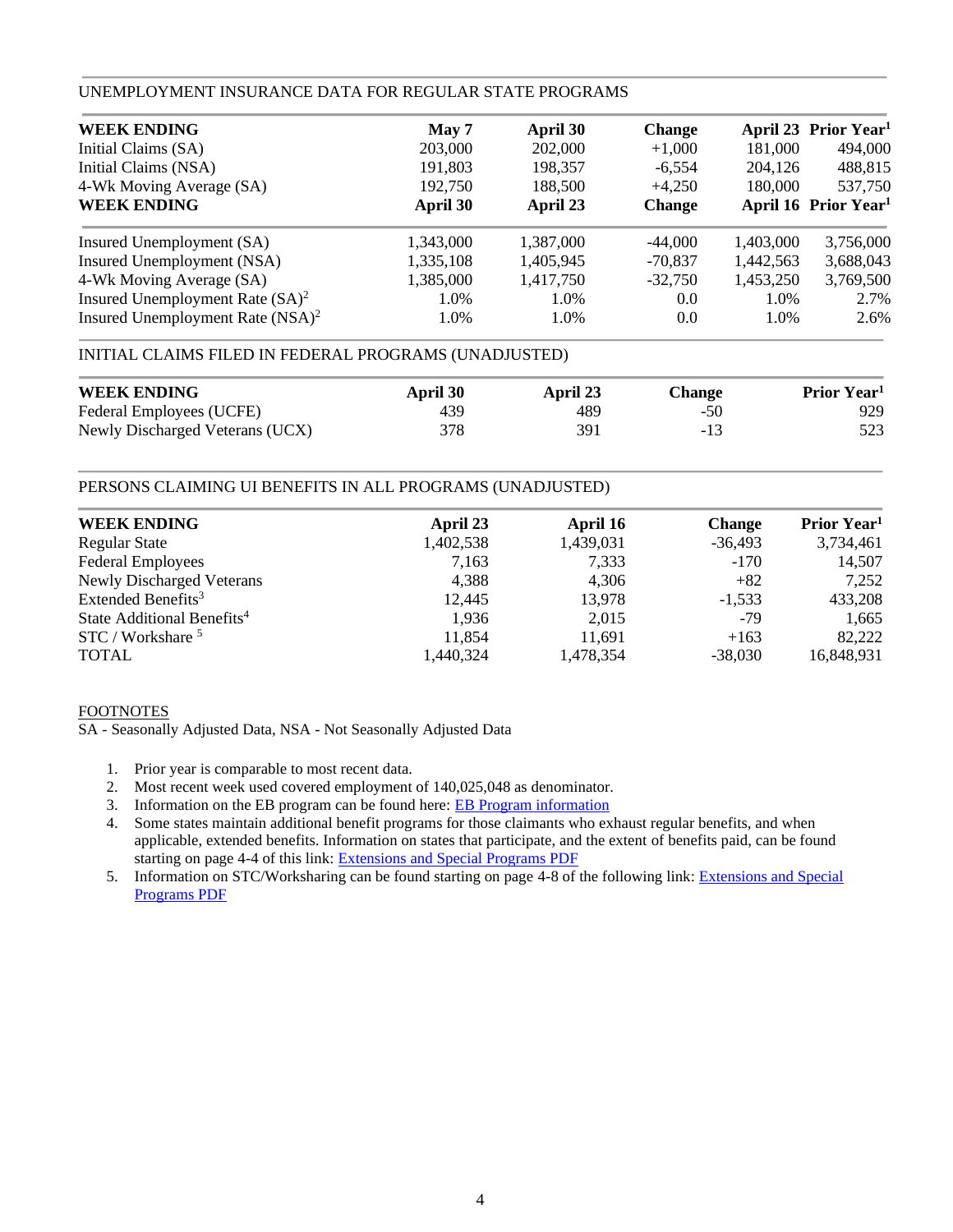## Advance State Claims - Not Seasonally Adjusted

|                      | Initial Claims Filed During Week Ended May 7 |          |          | Insured Unemployment For Week Ended April 30 |           |              |  |  |
|----------------------|----------------------------------------------|----------|----------|----------------------------------------------|-----------|--------------|--|--|
| <b>STATE</b>         | Advance                                      | Prior Wk | Change   | Advance                                      | Prior Wk  | Change       |  |  |
| Alabama              | 1,902                                        | 2,011    | $-109$   | 2,728                                        | 3,812     | $-1,084$     |  |  |
| Alaska               | 898                                          | 811      | 87       | 5,161                                        | 5,384     | $-223$       |  |  |
| Arizona              | 3,225                                        | 3,494    | $-269$   | 15,107                                       | 16,076    | $-969$       |  |  |
| Arkansas             | 1,587                                        | 1,301    | 286      | 5,963                                        | 6,318     | $-355$       |  |  |
| California           | 44,380                                       | 40,624   | 3,756    | 348,515                                      | 343,877   | 4,638        |  |  |
| Colorado             | 2,495                                        | 2,280    | 215      | 18,242                                       |           | 747          |  |  |
|                      |                                              |          | $-438$   | 17,217                                       | 17,495    |              |  |  |
| Connecticut          | 2,031                                        | 2,469    |          |                                              | 20,093    | $-2,876$     |  |  |
| Delaware             | 284                                          | 371      | $-87$    | 3,138                                        | 3,539     | $-401$       |  |  |
| District of Columbia | 712                                          | 751      | $-39$    | 4,033                                        | 4,359     | $-326$       |  |  |
| Florida              | 4,202                                        | 5,221    | $-1,019$ | 29,300                                       | 32,449    | $-3,149$     |  |  |
| Georgia              | 4,138                                        | 4,439    | $-301$   | 24,459                                       | 27,330    | $-2,871$     |  |  |
| Hawaii               | 1,273                                        | 1,104    | 169      | 6,088                                        | 6,113     | $-25$        |  |  |
| Idaho                | 595                                          | 637      | $-42$    | 3,267                                        | 3,808     | $-541$       |  |  |
| Illinois             | 15,355                                       | 11,692   | 3,663    | 69,995                                       | 71,483    | $-1,488$     |  |  |
| Indiana              | 4,729                                        | 5,779    | $-1,050$ | 18,985                                       | 20,459    | $-1,474$     |  |  |
| Iowa                 | 1,666                                        | 1,203    | 463      | 7,491                                        | 8,430     | $-939$       |  |  |
| Kansas               | 1,074                                        | 895      | 179      | 3,567                                        | 3,886     | $-319$       |  |  |
| Kentucky             | 1,688                                        | 3,140    | $-1,452$ | 8,521                                        | 7,241     | 1,280        |  |  |
| Louisiana            | 1,519                                        | 1,645    | $-126$   | 8,693                                        | 10,075    | $-1,382$     |  |  |
| Maine                | 454                                          | 539      | $-85$    | 4,764                                        | 5,575     | $-811$       |  |  |
| Maryland             | 1,566                                        | 1,791    | $-225$   | 14,388                                       | 15,468    | $-1,080$     |  |  |
| Massachusetts        | 3,787                                        | 4,446    | $-659$   | 43,396                                       | 51,459    | $-8,063$     |  |  |
| Michigan             | 6,953                                        | 7,588    | $-635$   | 40,175                                       | 38,697    | 1,478        |  |  |
| Minnesota            | 2,996                                        | 2,651    | 345      | 36,657                                       | 39,073    | $-2,416$     |  |  |
| Mississippi          | 931                                          | 863      | 68       | 3,513                                        | 4,081     | $-568$       |  |  |
| Missouri             | 2,514                                        | 2,666    | $-152$   | 11,092                                       | 13,029    | $-1,937$     |  |  |
| Montana              | 470                                          | 561      | $-91$    | 3,687                                        | 4,160     | $-473$       |  |  |
| Nebraska             | 581                                          | 479      | 102      | 2,533                                        | 2,542     | $-9$         |  |  |
| Nevada               | 1,991                                        | 1,838    | 153      | 12,530                                       | 13,635    | $-1,105$     |  |  |
|                      | 251                                          | 750      | $-499$   |                                              |           |              |  |  |
| New Hampshire        |                                              |          |          | 2,194                                        | 1,949     | 245          |  |  |
| New Jersey           | 5,728                                        | 6,113    | $-385$   | 75,460                                       | 78,900    | $-3,440$     |  |  |
| New Mexico           | 690                                          | 734      | $-44$    | 8,016                                        | 8,223     | $-207$       |  |  |
| New York             | 13,473                                       | 23,284   | $-9,811$ | 126,494                                      | 142,646   | $-16,152$    |  |  |
| North Carolina       | 2,284                                        | 2,770    | $-486$   | 12,463                                       | 13,007    | $-544$       |  |  |
| North Dakota         | 232                                          | 211      | 21       | 2,377                                        | 2,865     | $-488$       |  |  |
| Ohio                 | 6,937                                        | 6,276    | 661      | 33,033                                       | 36,233    | $-3,200$     |  |  |
| Oklahoma             | 1,478                                        | 2,235    | $-757$   | 10,415                                       | 10,853    | $-438$       |  |  |
| Oregon               | 3,286                                        | 3,198    | 88       | 21,103                                       | 21,564    | -461         |  |  |
| Pennsylvania         | 8,169                                        | 8,462    | $-293$   | 60,276                                       | 74,585    | $-14,309$    |  |  |
| Puerto Rico          | 1,055                                        | 1,212    | $-157$   | 10,340                                       | 13,168    | $-2,828$     |  |  |
| Rhode Island         | 659                                          | 808      | $-149$   | 6,170                                        | 7,960     | $-1,790$     |  |  |
| South Carolina       | 1,706                                        | 1,874    | $-168$   | 8,959                                        | 9,482     | $-523$       |  |  |
| South Dakota         | 107                                          | 102      | 5        | 908                                          | 1,068     | $-160$       |  |  |
| Tennessee            | 2,085                                        | 1,947    | 138      | 10,237                                       | 11,183    | $-946$       |  |  |
| Texas                | 13,240                                       | 12,977   | 263      | 92,393                                       | 91,908    | 485          |  |  |
| Utah                 | 1,460                                        | 1,413    | 47       | 5,469                                        | 5,534     | $-65$        |  |  |
| Vermont              | 294                                          | 346      | $-52$    | 2,318                                        | 2,729     | $-411$       |  |  |
| Virgin Islands       | $22\,$                                       | 27       | $-5$     | 432                                          | 212       | 220          |  |  |
| Virginia             | 4,437                                        | 1,932    | 2,505    | 8,418                                        | 7,253     | 1,165        |  |  |
| Washington           | 4,075                                        | 3,768    | 307      | 37,388                                       | 35,876    | 1,512        |  |  |
| West Virginia        | 637                                          | 603      | 34       |                                              | 5,790     | 174          |  |  |
| Wisconsin            |                                              |          |          | 5,964                                        |           |              |  |  |
|                      | 3,251                                        | 3,712    | $-461$   | 19,266                                       | 21,202    | $-1,936$     |  |  |
| Wyoming              | 251                                          | 314      | $-63$    | 1,810                                        | 1,809     | $\mathbf{1}$ |  |  |
| <b>US</b> Total      | 191,803                                      | 198,357  | $-6,554$ | 1,335,108                                    | 1,405,945 | $-70,837$    |  |  |

Note: Advance claims are not directly comparable to claims reported in prior weeks. Advance claims are reported by the state liable for paying the unemployment compensation, whereas previous weeks reported claims reflect claimants by state of residence. In addition, claims reported as "workshare equivalent" in the previous week are added to the advance claims as a proxy for the current week's "workshare equivalent" activity.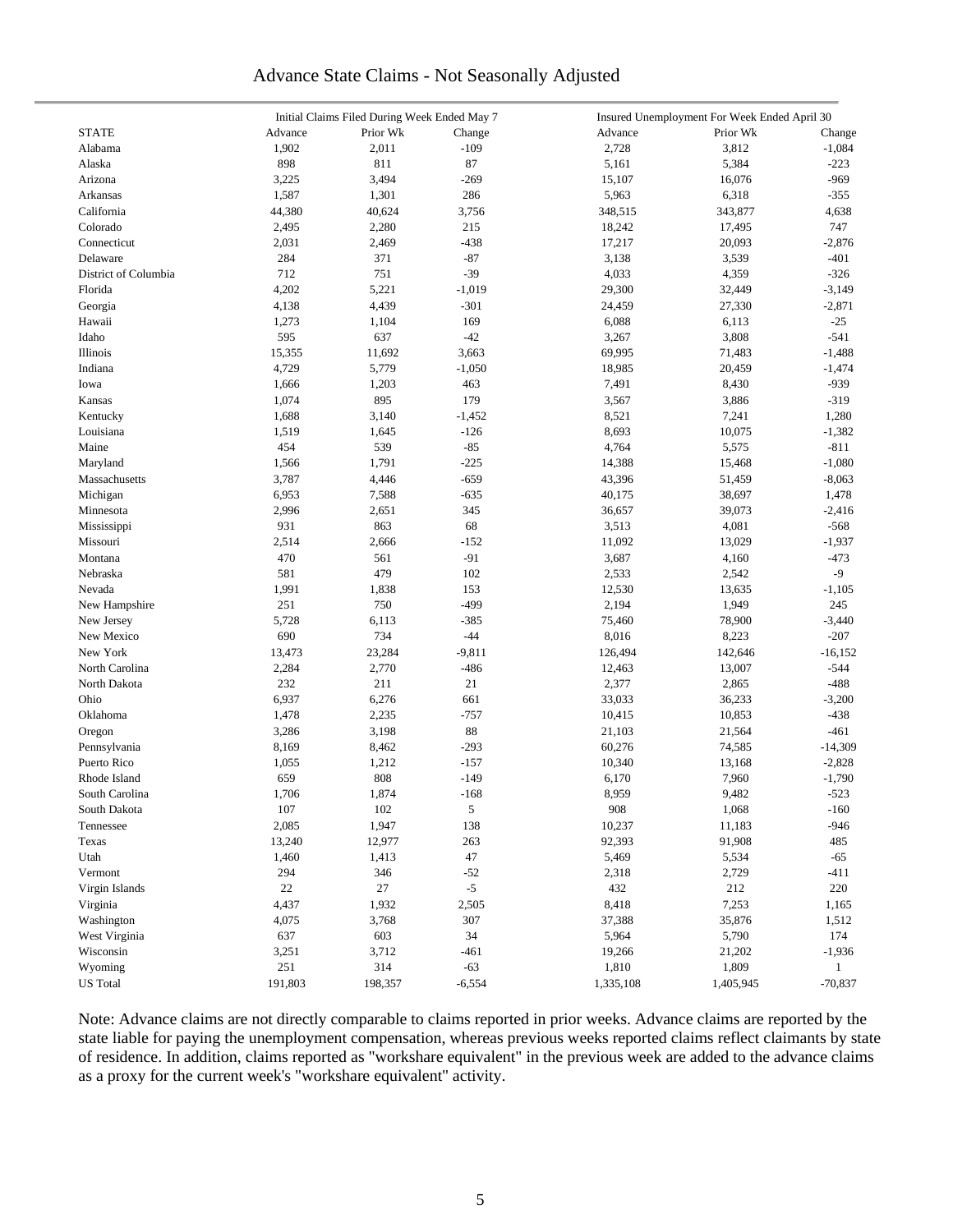# Seasonally Adjusted US Weekly UI Claims (in thousands)

| <b>Initial</b><br>4-Week<br>4-Week<br><b>Prior</b><br><b>Insured</b><br><b>Prior</b><br>Unemployment<br><b>IUR</b><br><b>Week Ending</b><br><b>Claims</b><br>Week<br>Week<br>Average<br>Average<br>2.7<br>May 1, 2021<br>517<br>$-57$<br>557.00<br>3,756<br>$-11$<br>3,769.50<br>494<br>$-23$<br>537.75<br>3,737<br>$-19$<br>3,759.00<br>2.7<br>May 8, 2021<br>467<br>$-27$<br>513.00<br>3,618<br>3,719.50<br>2.6<br>May 15, 2021<br>$-119$<br>441<br>$-26$<br>479.75<br>3,575<br>2.6<br>May 22, 2021<br>$-43$<br>3,671.50<br>427<br>457.25<br>May 29, 2021<br>$-14$<br>3,422<br>$-153$<br>3,588.00<br>2.5<br>420<br>$-7$<br>438.75<br>3,352<br>$-70$<br>2.4<br>June 5, 2021<br>3,491.75<br>429<br>9<br>429.25<br>3,271<br>2.3<br>June 12, 2021<br>$-81$<br>3,405.00<br>424<br>$-5$<br>425.00<br>3,266<br>$-5$<br>2.3<br>June 19, 2021<br>3,327.75<br>405<br>2.3<br>June 26, 2021<br>$-19$<br>419.50<br>3,230<br>$-36$<br>3,279.75<br>403<br>$-2$<br>2.3<br>July 3, 2021<br>415.25<br>3,116<br>$-114$<br>3,220.75<br>391<br>405.75<br>$\boldsymbol{0}$<br>2.3<br>July 10, 2021<br>$-12$<br>3,116<br>3,182.00<br>424<br>33<br>405.75<br>3,082<br>2.2<br>July 17, 2021<br>$-34$<br>3,136.00<br>411<br>$-13$<br>407.25<br>2,881<br>$-201$<br>2.1<br>July 24, 2021<br>3,048.75<br>414<br>3<br>410.00<br>2,794<br>$-87$<br>2.0<br>July 31, 2021<br>2,968.25<br>$\overline{c}$<br>416<br>416.25<br>2,839<br>45<br>2,899.00<br>2.1<br>August 7, 2021<br>$-11$<br>$2.0\,$<br>August 14, 2021<br>405<br>411.50<br>2,804<br>$-35$<br>2,829.50<br>$-10$<br>407.50<br>$-32$<br>$2.0\,$<br>August 21, 2021<br>395<br>2,772<br>2,802.25<br>August 28, 2021<br>381<br>$-14$<br>399.25<br>2,740<br>$-32$<br>$2.0\,$<br>2,788.75<br>361<br>$-20$<br>385.50<br>2,628<br>$-112$<br>1.9<br>September 4, 2021<br>2,736.00<br>363<br>$\overline{c}$<br>375.00<br>2,705<br>$77\,$<br>$2.0\,$<br>September 11, 2021<br>2,711.25<br>September 18, 2021<br>380<br>17<br>371.25<br>2,720<br>$2.0\,$<br>15<br>2,698.25<br>376<br>$-4$<br>370.00<br>2,674<br>2,681.75<br>2.0<br>September 25, 2021<br>$-46$<br>340<br>$-36$<br>364.75<br>2,571<br>2,667.50<br>1.9<br>October 2, 2021<br>$-103$<br>317<br>$-23$<br>353.25<br>2,512<br>$-59$<br>1.9<br>October 9, 2021<br>2,619.25<br>$-7$<br>310<br>335.75<br>2,334<br>2,522.75<br>1.7<br>October 16, 2021<br>$-178$<br>294<br>$-16$<br>315.25<br>$-71$<br>1.7<br>October 23, 2021<br>2,263<br>2,420.00<br>280<br>300.25<br>2,303<br>$40\,$<br>October 30, 2021<br>$-14$<br>2,353.00<br>1.7<br>279<br>$-1$<br>290.75<br>2,172<br>2,268.00<br>1.6<br>November 6, 2021<br>$-131$<br>265<br>$-14$<br>279.50<br>2,100<br>$-72$<br>1.6<br>November 13, 2021<br>2,209.50<br>244<br>$-21$<br>267.00<br>1,976<br>1.5<br>November 20, 2021<br>$-124$<br>2,137.75<br>240<br>$-4$<br>257.00<br>122<br>1.6<br>November 27, 2021<br>2,098<br>2,086.50<br>228<br>December 4, 2021<br>$-12$<br>244.25<br>1,927<br>$-171$<br>2,025.25<br>1.4<br>228<br>$\boldsymbol{0}$<br>235.00<br>1,904<br>$-23$<br>1,976.25<br>1.4<br>December 11, 2021<br>220<br>$-8$<br>229.00<br>1,793<br>1,930.50<br>1.3<br>December 18, 2021<br>$-111$<br>211<br>$-9$<br>221.75<br>1,805<br>12<br>1,857.25<br>1.3<br>December 25, 2021<br>224<br>220.75<br>1.3<br>January 1, 2022<br>13<br>1,778<br>$-27$<br>1,820.00<br>1.3<br>238<br>14<br>223.25<br>1,776<br>$-2$<br>1,788.00<br><b>January 8, 2022</b><br>1.3<br>January 15, 2022<br>240<br>2<br>228.25<br>1,787<br>11<br>1,786.50<br>222<br>$-18$<br>231.00<br>1,757<br>$-30$<br>1,774.50<br>1.3<br>January 22, 2022<br>January 29, 2022<br>214<br>$-8$<br>228.50<br>1,743<br>$-14$<br>1,765.75<br>1.3<br>February 5, 2022<br>191<br>$-23$<br>216.75<br>1,714<br>$-29$<br>1,750.25<br>1.2<br>209<br>18<br>209.00<br>1,633<br>$-81$<br>1,711.75<br>1.2<br>February 12, 2022<br>198<br>$-11$<br>203.00<br>1,623<br>$-10$<br>1,678.25<br>1.2<br>February 19, 2022<br>February 26, 2022<br>182<br>195.00<br>1,664<br>41<br>1,658.50<br>1.2<br>$-16$<br>March 5, 2022<br>198<br>196.75<br>1,594<br>$-70$<br>1,628.50<br>1.2<br>16<br>177<br>$-21$<br>188.75<br>1,542<br>$-52$<br>1,605.75<br>1.1<br>March 12, 2022<br>166<br>180.75<br>1,506<br>$-36$<br>1,576.50<br>1.1<br>March 19, 2022<br>$-11$<br>March 26, 2022<br>171<br>$\sqrt{5}$<br>178.00<br>1,529<br>23<br>1,542.75<br>1.1<br>168<br>$-3$<br>1,512.75<br>1.1<br>April 2, 2022<br>170.50<br>1,474<br>$-55$<br>186<br>18<br>172.75<br>$-67$<br>1,479.00<br>1.0<br>April 9, 2022<br>1,407<br>April 16, 2022<br>185<br>$-1$<br>177.50<br>$-4$<br>1,453.25<br>1.0<br>1,403<br>181<br>$-4$<br>180.00<br>1,387<br>1,417.75<br>April 23, 2022<br>$-16$<br>1.0<br>April 30, 2022<br>202<br>21<br>188.50<br>$-44$<br>1,385.00<br>1,343<br>1.0 |             |     | Change       |        | Change |  |
|----------------------------------------------------------------------------------------------------------------------------------------------------------------------------------------------------------------------------------------------------------------------------------------------------------------------------------------------------------------------------------------------------------------------------------------------------------------------------------------------------------------------------------------------------------------------------------------------------------------------------------------------------------------------------------------------------------------------------------------------------------------------------------------------------------------------------------------------------------------------------------------------------------------------------------------------------------------------------------------------------------------------------------------------------------------------------------------------------------------------------------------------------------------------------------------------------------------------------------------------------------------------------------------------------------------------------------------------------------------------------------------------------------------------------------------------------------------------------------------------------------------------------------------------------------------------------------------------------------------------------------------------------------------------------------------------------------------------------------------------------------------------------------------------------------------------------------------------------------------------------------------------------------------------------------------------------------------------------------------------------------------------------------------------------------------------------------------------------------------------------------------------------------------------------------------------------------------------------------------------------------------------------------------------------------------------------------------------------------------------------------------------------------------------------------------------------------------------------------------------------------------------------------------------------------------------------------------------------------------------------------------------------------------------------------------------------------------------------------------------------------------------------------------------------------------------------------------------------------------------------------------------------------------------------------------------------------------------------------------------------------------------------------------------------------------------------------------------------------------------------------------------------------------------------------------------------------------------------------------------------------------------------------------------------------------------------------------------------------------------------------------------------------------------------------------------------------------------------------------------------------------------------------------------------------------------------------------------------------------------------------------------------------------------------------------------------------------------------------------------------------------------------------------------------------------------------------------------------------------------------------------------------------------------------------------------------------------------------------------------------------------------------------------------------------------------------------------------------------------------------------------------------------------------------------------------------------------------------------------------------------------------------------------------------------------------------------------------------------------------------------------------------------------------------------------------------------------------------------------------------------------------------------------------------------------------------------------------------------------------------------------------------------------------------------------------------------------------------|-------------|-----|--------------|--------|--------|--|
|                                                                                                                                                                                                                                                                                                                                                                                                                                                                                                                                                                                                                                                                                                                                                                                                                                                                                                                                                                                                                                                                                                                                                                                                                                                                                                                                                                                                                                                                                                                                                                                                                                                                                                                                                                                                                                                                                                                                                                                                                                                                                                                                                                                                                                                                                                                                                                                                                                                                                                                                                                                                                                                                                                                                                                                                                                                                                                                                                                                                                                                                                                                                                                                                                                                                                                                                                                                                                                                                                                                                                                                                                                                                                                                                                                                                                                                                                                                                                                                                                                                                                                                                                                                                                                                                                                                                                                                                                                                                                                                                                                                                                                                                                                                            |             |     | from         |        | from   |  |
|                                                                                                                                                                                                                                                                                                                                                                                                                                                                                                                                                                                                                                                                                                                                                                                                                                                                                                                                                                                                                                                                                                                                                                                                                                                                                                                                                                                                                                                                                                                                                                                                                                                                                                                                                                                                                                                                                                                                                                                                                                                                                                                                                                                                                                                                                                                                                                                                                                                                                                                                                                                                                                                                                                                                                                                                                                                                                                                                                                                                                                                                                                                                                                                                                                                                                                                                                                                                                                                                                                                                                                                                                                                                                                                                                                                                                                                                                                                                                                                                                                                                                                                                                                                                                                                                                                                                                                                                                                                                                                                                                                                                                                                                                                                            |             |     |              |        |        |  |
|                                                                                                                                                                                                                                                                                                                                                                                                                                                                                                                                                                                                                                                                                                                                                                                                                                                                                                                                                                                                                                                                                                                                                                                                                                                                                                                                                                                                                                                                                                                                                                                                                                                                                                                                                                                                                                                                                                                                                                                                                                                                                                                                                                                                                                                                                                                                                                                                                                                                                                                                                                                                                                                                                                                                                                                                                                                                                                                                                                                                                                                                                                                                                                                                                                                                                                                                                                                                                                                                                                                                                                                                                                                                                                                                                                                                                                                                                                                                                                                                                                                                                                                                                                                                                                                                                                                                                                                                                                                                                                                                                                                                                                                                                                                            |             |     |              |        |        |  |
|                                                                                                                                                                                                                                                                                                                                                                                                                                                                                                                                                                                                                                                                                                                                                                                                                                                                                                                                                                                                                                                                                                                                                                                                                                                                                                                                                                                                                                                                                                                                                                                                                                                                                                                                                                                                                                                                                                                                                                                                                                                                                                                                                                                                                                                                                                                                                                                                                                                                                                                                                                                                                                                                                                                                                                                                                                                                                                                                                                                                                                                                                                                                                                                                                                                                                                                                                                                                                                                                                                                                                                                                                                                                                                                                                                                                                                                                                                                                                                                                                                                                                                                                                                                                                                                                                                                                                                                                                                                                                                                                                                                                                                                                                                                            |             |     |              |        |        |  |
|                                                                                                                                                                                                                                                                                                                                                                                                                                                                                                                                                                                                                                                                                                                                                                                                                                                                                                                                                                                                                                                                                                                                                                                                                                                                                                                                                                                                                                                                                                                                                                                                                                                                                                                                                                                                                                                                                                                                                                                                                                                                                                                                                                                                                                                                                                                                                                                                                                                                                                                                                                                                                                                                                                                                                                                                                                                                                                                                                                                                                                                                                                                                                                                                                                                                                                                                                                                                                                                                                                                                                                                                                                                                                                                                                                                                                                                                                                                                                                                                                                                                                                                                                                                                                                                                                                                                                                                                                                                                                                                                                                                                                                                                                                                            |             |     |              |        |        |  |
|                                                                                                                                                                                                                                                                                                                                                                                                                                                                                                                                                                                                                                                                                                                                                                                                                                                                                                                                                                                                                                                                                                                                                                                                                                                                                                                                                                                                                                                                                                                                                                                                                                                                                                                                                                                                                                                                                                                                                                                                                                                                                                                                                                                                                                                                                                                                                                                                                                                                                                                                                                                                                                                                                                                                                                                                                                                                                                                                                                                                                                                                                                                                                                                                                                                                                                                                                                                                                                                                                                                                                                                                                                                                                                                                                                                                                                                                                                                                                                                                                                                                                                                                                                                                                                                                                                                                                                                                                                                                                                                                                                                                                                                                                                                            |             |     |              |        |        |  |
|                                                                                                                                                                                                                                                                                                                                                                                                                                                                                                                                                                                                                                                                                                                                                                                                                                                                                                                                                                                                                                                                                                                                                                                                                                                                                                                                                                                                                                                                                                                                                                                                                                                                                                                                                                                                                                                                                                                                                                                                                                                                                                                                                                                                                                                                                                                                                                                                                                                                                                                                                                                                                                                                                                                                                                                                                                                                                                                                                                                                                                                                                                                                                                                                                                                                                                                                                                                                                                                                                                                                                                                                                                                                                                                                                                                                                                                                                                                                                                                                                                                                                                                                                                                                                                                                                                                                                                                                                                                                                                                                                                                                                                                                                                                            |             |     |              |        |        |  |
|                                                                                                                                                                                                                                                                                                                                                                                                                                                                                                                                                                                                                                                                                                                                                                                                                                                                                                                                                                                                                                                                                                                                                                                                                                                                                                                                                                                                                                                                                                                                                                                                                                                                                                                                                                                                                                                                                                                                                                                                                                                                                                                                                                                                                                                                                                                                                                                                                                                                                                                                                                                                                                                                                                                                                                                                                                                                                                                                                                                                                                                                                                                                                                                                                                                                                                                                                                                                                                                                                                                                                                                                                                                                                                                                                                                                                                                                                                                                                                                                                                                                                                                                                                                                                                                                                                                                                                                                                                                                                                                                                                                                                                                                                                                            |             |     |              |        |        |  |
|                                                                                                                                                                                                                                                                                                                                                                                                                                                                                                                                                                                                                                                                                                                                                                                                                                                                                                                                                                                                                                                                                                                                                                                                                                                                                                                                                                                                                                                                                                                                                                                                                                                                                                                                                                                                                                                                                                                                                                                                                                                                                                                                                                                                                                                                                                                                                                                                                                                                                                                                                                                                                                                                                                                                                                                                                                                                                                                                                                                                                                                                                                                                                                                                                                                                                                                                                                                                                                                                                                                                                                                                                                                                                                                                                                                                                                                                                                                                                                                                                                                                                                                                                                                                                                                                                                                                                                                                                                                                                                                                                                                                                                                                                                                            |             |     |              |        |        |  |
|                                                                                                                                                                                                                                                                                                                                                                                                                                                                                                                                                                                                                                                                                                                                                                                                                                                                                                                                                                                                                                                                                                                                                                                                                                                                                                                                                                                                                                                                                                                                                                                                                                                                                                                                                                                                                                                                                                                                                                                                                                                                                                                                                                                                                                                                                                                                                                                                                                                                                                                                                                                                                                                                                                                                                                                                                                                                                                                                                                                                                                                                                                                                                                                                                                                                                                                                                                                                                                                                                                                                                                                                                                                                                                                                                                                                                                                                                                                                                                                                                                                                                                                                                                                                                                                                                                                                                                                                                                                                                                                                                                                                                                                                                                                            |             |     |              |        |        |  |
|                                                                                                                                                                                                                                                                                                                                                                                                                                                                                                                                                                                                                                                                                                                                                                                                                                                                                                                                                                                                                                                                                                                                                                                                                                                                                                                                                                                                                                                                                                                                                                                                                                                                                                                                                                                                                                                                                                                                                                                                                                                                                                                                                                                                                                                                                                                                                                                                                                                                                                                                                                                                                                                                                                                                                                                                                                                                                                                                                                                                                                                                                                                                                                                                                                                                                                                                                                                                                                                                                                                                                                                                                                                                                                                                                                                                                                                                                                                                                                                                                                                                                                                                                                                                                                                                                                                                                                                                                                                                                                                                                                                                                                                                                                                            |             |     |              |        |        |  |
|                                                                                                                                                                                                                                                                                                                                                                                                                                                                                                                                                                                                                                                                                                                                                                                                                                                                                                                                                                                                                                                                                                                                                                                                                                                                                                                                                                                                                                                                                                                                                                                                                                                                                                                                                                                                                                                                                                                                                                                                                                                                                                                                                                                                                                                                                                                                                                                                                                                                                                                                                                                                                                                                                                                                                                                                                                                                                                                                                                                                                                                                                                                                                                                                                                                                                                                                                                                                                                                                                                                                                                                                                                                                                                                                                                                                                                                                                                                                                                                                                                                                                                                                                                                                                                                                                                                                                                                                                                                                                                                                                                                                                                                                                                                            |             |     |              |        |        |  |
|                                                                                                                                                                                                                                                                                                                                                                                                                                                                                                                                                                                                                                                                                                                                                                                                                                                                                                                                                                                                                                                                                                                                                                                                                                                                                                                                                                                                                                                                                                                                                                                                                                                                                                                                                                                                                                                                                                                                                                                                                                                                                                                                                                                                                                                                                                                                                                                                                                                                                                                                                                                                                                                                                                                                                                                                                                                                                                                                                                                                                                                                                                                                                                                                                                                                                                                                                                                                                                                                                                                                                                                                                                                                                                                                                                                                                                                                                                                                                                                                                                                                                                                                                                                                                                                                                                                                                                                                                                                                                                                                                                                                                                                                                                                            |             |     |              |        |        |  |
|                                                                                                                                                                                                                                                                                                                                                                                                                                                                                                                                                                                                                                                                                                                                                                                                                                                                                                                                                                                                                                                                                                                                                                                                                                                                                                                                                                                                                                                                                                                                                                                                                                                                                                                                                                                                                                                                                                                                                                                                                                                                                                                                                                                                                                                                                                                                                                                                                                                                                                                                                                                                                                                                                                                                                                                                                                                                                                                                                                                                                                                                                                                                                                                                                                                                                                                                                                                                                                                                                                                                                                                                                                                                                                                                                                                                                                                                                                                                                                                                                                                                                                                                                                                                                                                                                                                                                                                                                                                                                                                                                                                                                                                                                                                            |             |     |              |        |        |  |
|                                                                                                                                                                                                                                                                                                                                                                                                                                                                                                                                                                                                                                                                                                                                                                                                                                                                                                                                                                                                                                                                                                                                                                                                                                                                                                                                                                                                                                                                                                                                                                                                                                                                                                                                                                                                                                                                                                                                                                                                                                                                                                                                                                                                                                                                                                                                                                                                                                                                                                                                                                                                                                                                                                                                                                                                                                                                                                                                                                                                                                                                                                                                                                                                                                                                                                                                                                                                                                                                                                                                                                                                                                                                                                                                                                                                                                                                                                                                                                                                                                                                                                                                                                                                                                                                                                                                                                                                                                                                                                                                                                                                                                                                                                                            |             |     |              |        |        |  |
|                                                                                                                                                                                                                                                                                                                                                                                                                                                                                                                                                                                                                                                                                                                                                                                                                                                                                                                                                                                                                                                                                                                                                                                                                                                                                                                                                                                                                                                                                                                                                                                                                                                                                                                                                                                                                                                                                                                                                                                                                                                                                                                                                                                                                                                                                                                                                                                                                                                                                                                                                                                                                                                                                                                                                                                                                                                                                                                                                                                                                                                                                                                                                                                                                                                                                                                                                                                                                                                                                                                                                                                                                                                                                                                                                                                                                                                                                                                                                                                                                                                                                                                                                                                                                                                                                                                                                                                                                                                                                                                                                                                                                                                                                                                            |             |     |              |        |        |  |
|                                                                                                                                                                                                                                                                                                                                                                                                                                                                                                                                                                                                                                                                                                                                                                                                                                                                                                                                                                                                                                                                                                                                                                                                                                                                                                                                                                                                                                                                                                                                                                                                                                                                                                                                                                                                                                                                                                                                                                                                                                                                                                                                                                                                                                                                                                                                                                                                                                                                                                                                                                                                                                                                                                                                                                                                                                                                                                                                                                                                                                                                                                                                                                                                                                                                                                                                                                                                                                                                                                                                                                                                                                                                                                                                                                                                                                                                                                                                                                                                                                                                                                                                                                                                                                                                                                                                                                                                                                                                                                                                                                                                                                                                                                                            |             |     |              |        |        |  |
|                                                                                                                                                                                                                                                                                                                                                                                                                                                                                                                                                                                                                                                                                                                                                                                                                                                                                                                                                                                                                                                                                                                                                                                                                                                                                                                                                                                                                                                                                                                                                                                                                                                                                                                                                                                                                                                                                                                                                                                                                                                                                                                                                                                                                                                                                                                                                                                                                                                                                                                                                                                                                                                                                                                                                                                                                                                                                                                                                                                                                                                                                                                                                                                                                                                                                                                                                                                                                                                                                                                                                                                                                                                                                                                                                                                                                                                                                                                                                                                                                                                                                                                                                                                                                                                                                                                                                                                                                                                                                                                                                                                                                                                                                                                            |             |     |              |        |        |  |
|                                                                                                                                                                                                                                                                                                                                                                                                                                                                                                                                                                                                                                                                                                                                                                                                                                                                                                                                                                                                                                                                                                                                                                                                                                                                                                                                                                                                                                                                                                                                                                                                                                                                                                                                                                                                                                                                                                                                                                                                                                                                                                                                                                                                                                                                                                                                                                                                                                                                                                                                                                                                                                                                                                                                                                                                                                                                                                                                                                                                                                                                                                                                                                                                                                                                                                                                                                                                                                                                                                                                                                                                                                                                                                                                                                                                                                                                                                                                                                                                                                                                                                                                                                                                                                                                                                                                                                                                                                                                                                                                                                                                                                                                                                                            |             |     |              |        |        |  |
|                                                                                                                                                                                                                                                                                                                                                                                                                                                                                                                                                                                                                                                                                                                                                                                                                                                                                                                                                                                                                                                                                                                                                                                                                                                                                                                                                                                                                                                                                                                                                                                                                                                                                                                                                                                                                                                                                                                                                                                                                                                                                                                                                                                                                                                                                                                                                                                                                                                                                                                                                                                                                                                                                                                                                                                                                                                                                                                                                                                                                                                                                                                                                                                                                                                                                                                                                                                                                                                                                                                                                                                                                                                                                                                                                                                                                                                                                                                                                                                                                                                                                                                                                                                                                                                                                                                                                                                                                                                                                                                                                                                                                                                                                                                            |             |     |              |        |        |  |
|                                                                                                                                                                                                                                                                                                                                                                                                                                                                                                                                                                                                                                                                                                                                                                                                                                                                                                                                                                                                                                                                                                                                                                                                                                                                                                                                                                                                                                                                                                                                                                                                                                                                                                                                                                                                                                                                                                                                                                                                                                                                                                                                                                                                                                                                                                                                                                                                                                                                                                                                                                                                                                                                                                                                                                                                                                                                                                                                                                                                                                                                                                                                                                                                                                                                                                                                                                                                                                                                                                                                                                                                                                                                                                                                                                                                                                                                                                                                                                                                                                                                                                                                                                                                                                                                                                                                                                                                                                                                                                                                                                                                                                                                                                                            |             |     |              |        |        |  |
|                                                                                                                                                                                                                                                                                                                                                                                                                                                                                                                                                                                                                                                                                                                                                                                                                                                                                                                                                                                                                                                                                                                                                                                                                                                                                                                                                                                                                                                                                                                                                                                                                                                                                                                                                                                                                                                                                                                                                                                                                                                                                                                                                                                                                                                                                                                                                                                                                                                                                                                                                                                                                                                                                                                                                                                                                                                                                                                                                                                                                                                                                                                                                                                                                                                                                                                                                                                                                                                                                                                                                                                                                                                                                                                                                                                                                                                                                                                                                                                                                                                                                                                                                                                                                                                                                                                                                                                                                                                                                                                                                                                                                                                                                                                            |             |     |              |        |        |  |
|                                                                                                                                                                                                                                                                                                                                                                                                                                                                                                                                                                                                                                                                                                                                                                                                                                                                                                                                                                                                                                                                                                                                                                                                                                                                                                                                                                                                                                                                                                                                                                                                                                                                                                                                                                                                                                                                                                                                                                                                                                                                                                                                                                                                                                                                                                                                                                                                                                                                                                                                                                                                                                                                                                                                                                                                                                                                                                                                                                                                                                                                                                                                                                                                                                                                                                                                                                                                                                                                                                                                                                                                                                                                                                                                                                                                                                                                                                                                                                                                                                                                                                                                                                                                                                                                                                                                                                                                                                                                                                                                                                                                                                                                                                                            |             |     |              |        |        |  |
|                                                                                                                                                                                                                                                                                                                                                                                                                                                                                                                                                                                                                                                                                                                                                                                                                                                                                                                                                                                                                                                                                                                                                                                                                                                                                                                                                                                                                                                                                                                                                                                                                                                                                                                                                                                                                                                                                                                                                                                                                                                                                                                                                                                                                                                                                                                                                                                                                                                                                                                                                                                                                                                                                                                                                                                                                                                                                                                                                                                                                                                                                                                                                                                                                                                                                                                                                                                                                                                                                                                                                                                                                                                                                                                                                                                                                                                                                                                                                                                                                                                                                                                                                                                                                                                                                                                                                                                                                                                                                                                                                                                                                                                                                                                            |             |     |              |        |        |  |
|                                                                                                                                                                                                                                                                                                                                                                                                                                                                                                                                                                                                                                                                                                                                                                                                                                                                                                                                                                                                                                                                                                                                                                                                                                                                                                                                                                                                                                                                                                                                                                                                                                                                                                                                                                                                                                                                                                                                                                                                                                                                                                                                                                                                                                                                                                                                                                                                                                                                                                                                                                                                                                                                                                                                                                                                                                                                                                                                                                                                                                                                                                                                                                                                                                                                                                                                                                                                                                                                                                                                                                                                                                                                                                                                                                                                                                                                                                                                                                                                                                                                                                                                                                                                                                                                                                                                                                                                                                                                                                                                                                                                                                                                                                                            |             |     |              |        |        |  |
|                                                                                                                                                                                                                                                                                                                                                                                                                                                                                                                                                                                                                                                                                                                                                                                                                                                                                                                                                                                                                                                                                                                                                                                                                                                                                                                                                                                                                                                                                                                                                                                                                                                                                                                                                                                                                                                                                                                                                                                                                                                                                                                                                                                                                                                                                                                                                                                                                                                                                                                                                                                                                                                                                                                                                                                                                                                                                                                                                                                                                                                                                                                                                                                                                                                                                                                                                                                                                                                                                                                                                                                                                                                                                                                                                                                                                                                                                                                                                                                                                                                                                                                                                                                                                                                                                                                                                                                                                                                                                                                                                                                                                                                                                                                            |             |     |              |        |        |  |
|                                                                                                                                                                                                                                                                                                                                                                                                                                                                                                                                                                                                                                                                                                                                                                                                                                                                                                                                                                                                                                                                                                                                                                                                                                                                                                                                                                                                                                                                                                                                                                                                                                                                                                                                                                                                                                                                                                                                                                                                                                                                                                                                                                                                                                                                                                                                                                                                                                                                                                                                                                                                                                                                                                                                                                                                                                                                                                                                                                                                                                                                                                                                                                                                                                                                                                                                                                                                                                                                                                                                                                                                                                                                                                                                                                                                                                                                                                                                                                                                                                                                                                                                                                                                                                                                                                                                                                                                                                                                                                                                                                                                                                                                                                                            |             |     |              |        |        |  |
|                                                                                                                                                                                                                                                                                                                                                                                                                                                                                                                                                                                                                                                                                                                                                                                                                                                                                                                                                                                                                                                                                                                                                                                                                                                                                                                                                                                                                                                                                                                                                                                                                                                                                                                                                                                                                                                                                                                                                                                                                                                                                                                                                                                                                                                                                                                                                                                                                                                                                                                                                                                                                                                                                                                                                                                                                                                                                                                                                                                                                                                                                                                                                                                                                                                                                                                                                                                                                                                                                                                                                                                                                                                                                                                                                                                                                                                                                                                                                                                                                                                                                                                                                                                                                                                                                                                                                                                                                                                                                                                                                                                                                                                                                                                            |             |     |              |        |        |  |
|                                                                                                                                                                                                                                                                                                                                                                                                                                                                                                                                                                                                                                                                                                                                                                                                                                                                                                                                                                                                                                                                                                                                                                                                                                                                                                                                                                                                                                                                                                                                                                                                                                                                                                                                                                                                                                                                                                                                                                                                                                                                                                                                                                                                                                                                                                                                                                                                                                                                                                                                                                                                                                                                                                                                                                                                                                                                                                                                                                                                                                                                                                                                                                                                                                                                                                                                                                                                                                                                                                                                                                                                                                                                                                                                                                                                                                                                                                                                                                                                                                                                                                                                                                                                                                                                                                                                                                                                                                                                                                                                                                                                                                                                                                                            |             |     |              |        |        |  |
|                                                                                                                                                                                                                                                                                                                                                                                                                                                                                                                                                                                                                                                                                                                                                                                                                                                                                                                                                                                                                                                                                                                                                                                                                                                                                                                                                                                                                                                                                                                                                                                                                                                                                                                                                                                                                                                                                                                                                                                                                                                                                                                                                                                                                                                                                                                                                                                                                                                                                                                                                                                                                                                                                                                                                                                                                                                                                                                                                                                                                                                                                                                                                                                                                                                                                                                                                                                                                                                                                                                                                                                                                                                                                                                                                                                                                                                                                                                                                                                                                                                                                                                                                                                                                                                                                                                                                                                                                                                                                                                                                                                                                                                                                                                            |             |     |              |        |        |  |
|                                                                                                                                                                                                                                                                                                                                                                                                                                                                                                                                                                                                                                                                                                                                                                                                                                                                                                                                                                                                                                                                                                                                                                                                                                                                                                                                                                                                                                                                                                                                                                                                                                                                                                                                                                                                                                                                                                                                                                                                                                                                                                                                                                                                                                                                                                                                                                                                                                                                                                                                                                                                                                                                                                                                                                                                                                                                                                                                                                                                                                                                                                                                                                                                                                                                                                                                                                                                                                                                                                                                                                                                                                                                                                                                                                                                                                                                                                                                                                                                                                                                                                                                                                                                                                                                                                                                                                                                                                                                                                                                                                                                                                                                                                                            |             |     |              |        |        |  |
|                                                                                                                                                                                                                                                                                                                                                                                                                                                                                                                                                                                                                                                                                                                                                                                                                                                                                                                                                                                                                                                                                                                                                                                                                                                                                                                                                                                                                                                                                                                                                                                                                                                                                                                                                                                                                                                                                                                                                                                                                                                                                                                                                                                                                                                                                                                                                                                                                                                                                                                                                                                                                                                                                                                                                                                                                                                                                                                                                                                                                                                                                                                                                                                                                                                                                                                                                                                                                                                                                                                                                                                                                                                                                                                                                                                                                                                                                                                                                                                                                                                                                                                                                                                                                                                                                                                                                                                                                                                                                                                                                                                                                                                                                                                            |             |     |              |        |        |  |
|                                                                                                                                                                                                                                                                                                                                                                                                                                                                                                                                                                                                                                                                                                                                                                                                                                                                                                                                                                                                                                                                                                                                                                                                                                                                                                                                                                                                                                                                                                                                                                                                                                                                                                                                                                                                                                                                                                                                                                                                                                                                                                                                                                                                                                                                                                                                                                                                                                                                                                                                                                                                                                                                                                                                                                                                                                                                                                                                                                                                                                                                                                                                                                                                                                                                                                                                                                                                                                                                                                                                                                                                                                                                                                                                                                                                                                                                                                                                                                                                                                                                                                                                                                                                                                                                                                                                                                                                                                                                                                                                                                                                                                                                                                                            |             |     |              |        |        |  |
|                                                                                                                                                                                                                                                                                                                                                                                                                                                                                                                                                                                                                                                                                                                                                                                                                                                                                                                                                                                                                                                                                                                                                                                                                                                                                                                                                                                                                                                                                                                                                                                                                                                                                                                                                                                                                                                                                                                                                                                                                                                                                                                                                                                                                                                                                                                                                                                                                                                                                                                                                                                                                                                                                                                                                                                                                                                                                                                                                                                                                                                                                                                                                                                                                                                                                                                                                                                                                                                                                                                                                                                                                                                                                                                                                                                                                                                                                                                                                                                                                                                                                                                                                                                                                                                                                                                                                                                                                                                                                                                                                                                                                                                                                                                            |             |     |              |        |        |  |
|                                                                                                                                                                                                                                                                                                                                                                                                                                                                                                                                                                                                                                                                                                                                                                                                                                                                                                                                                                                                                                                                                                                                                                                                                                                                                                                                                                                                                                                                                                                                                                                                                                                                                                                                                                                                                                                                                                                                                                                                                                                                                                                                                                                                                                                                                                                                                                                                                                                                                                                                                                                                                                                                                                                                                                                                                                                                                                                                                                                                                                                                                                                                                                                                                                                                                                                                                                                                                                                                                                                                                                                                                                                                                                                                                                                                                                                                                                                                                                                                                                                                                                                                                                                                                                                                                                                                                                                                                                                                                                                                                                                                                                                                                                                            |             |     |              |        |        |  |
|                                                                                                                                                                                                                                                                                                                                                                                                                                                                                                                                                                                                                                                                                                                                                                                                                                                                                                                                                                                                                                                                                                                                                                                                                                                                                                                                                                                                                                                                                                                                                                                                                                                                                                                                                                                                                                                                                                                                                                                                                                                                                                                                                                                                                                                                                                                                                                                                                                                                                                                                                                                                                                                                                                                                                                                                                                                                                                                                                                                                                                                                                                                                                                                                                                                                                                                                                                                                                                                                                                                                                                                                                                                                                                                                                                                                                                                                                                                                                                                                                                                                                                                                                                                                                                                                                                                                                                                                                                                                                                                                                                                                                                                                                                                            |             |     |              |        |        |  |
|                                                                                                                                                                                                                                                                                                                                                                                                                                                                                                                                                                                                                                                                                                                                                                                                                                                                                                                                                                                                                                                                                                                                                                                                                                                                                                                                                                                                                                                                                                                                                                                                                                                                                                                                                                                                                                                                                                                                                                                                                                                                                                                                                                                                                                                                                                                                                                                                                                                                                                                                                                                                                                                                                                                                                                                                                                                                                                                                                                                                                                                                                                                                                                                                                                                                                                                                                                                                                                                                                                                                                                                                                                                                                                                                                                                                                                                                                                                                                                                                                                                                                                                                                                                                                                                                                                                                                                                                                                                                                                                                                                                                                                                                                                                            |             |     |              |        |        |  |
|                                                                                                                                                                                                                                                                                                                                                                                                                                                                                                                                                                                                                                                                                                                                                                                                                                                                                                                                                                                                                                                                                                                                                                                                                                                                                                                                                                                                                                                                                                                                                                                                                                                                                                                                                                                                                                                                                                                                                                                                                                                                                                                                                                                                                                                                                                                                                                                                                                                                                                                                                                                                                                                                                                                                                                                                                                                                                                                                                                                                                                                                                                                                                                                                                                                                                                                                                                                                                                                                                                                                                                                                                                                                                                                                                                                                                                                                                                                                                                                                                                                                                                                                                                                                                                                                                                                                                                                                                                                                                                                                                                                                                                                                                                                            |             |     |              |        |        |  |
|                                                                                                                                                                                                                                                                                                                                                                                                                                                                                                                                                                                                                                                                                                                                                                                                                                                                                                                                                                                                                                                                                                                                                                                                                                                                                                                                                                                                                                                                                                                                                                                                                                                                                                                                                                                                                                                                                                                                                                                                                                                                                                                                                                                                                                                                                                                                                                                                                                                                                                                                                                                                                                                                                                                                                                                                                                                                                                                                                                                                                                                                                                                                                                                                                                                                                                                                                                                                                                                                                                                                                                                                                                                                                                                                                                                                                                                                                                                                                                                                                                                                                                                                                                                                                                                                                                                                                                                                                                                                                                                                                                                                                                                                                                                            |             |     |              |        |        |  |
|                                                                                                                                                                                                                                                                                                                                                                                                                                                                                                                                                                                                                                                                                                                                                                                                                                                                                                                                                                                                                                                                                                                                                                                                                                                                                                                                                                                                                                                                                                                                                                                                                                                                                                                                                                                                                                                                                                                                                                                                                                                                                                                                                                                                                                                                                                                                                                                                                                                                                                                                                                                                                                                                                                                                                                                                                                                                                                                                                                                                                                                                                                                                                                                                                                                                                                                                                                                                                                                                                                                                                                                                                                                                                                                                                                                                                                                                                                                                                                                                                                                                                                                                                                                                                                                                                                                                                                                                                                                                                                                                                                                                                                                                                                                            |             |     |              |        |        |  |
|                                                                                                                                                                                                                                                                                                                                                                                                                                                                                                                                                                                                                                                                                                                                                                                                                                                                                                                                                                                                                                                                                                                                                                                                                                                                                                                                                                                                                                                                                                                                                                                                                                                                                                                                                                                                                                                                                                                                                                                                                                                                                                                                                                                                                                                                                                                                                                                                                                                                                                                                                                                                                                                                                                                                                                                                                                                                                                                                                                                                                                                                                                                                                                                                                                                                                                                                                                                                                                                                                                                                                                                                                                                                                                                                                                                                                                                                                                                                                                                                                                                                                                                                                                                                                                                                                                                                                                                                                                                                                                                                                                                                                                                                                                                            |             |     |              |        |        |  |
|                                                                                                                                                                                                                                                                                                                                                                                                                                                                                                                                                                                                                                                                                                                                                                                                                                                                                                                                                                                                                                                                                                                                                                                                                                                                                                                                                                                                                                                                                                                                                                                                                                                                                                                                                                                                                                                                                                                                                                                                                                                                                                                                                                                                                                                                                                                                                                                                                                                                                                                                                                                                                                                                                                                                                                                                                                                                                                                                                                                                                                                                                                                                                                                                                                                                                                                                                                                                                                                                                                                                                                                                                                                                                                                                                                                                                                                                                                                                                                                                                                                                                                                                                                                                                                                                                                                                                                                                                                                                                                                                                                                                                                                                                                                            |             |     |              |        |        |  |
|                                                                                                                                                                                                                                                                                                                                                                                                                                                                                                                                                                                                                                                                                                                                                                                                                                                                                                                                                                                                                                                                                                                                                                                                                                                                                                                                                                                                                                                                                                                                                                                                                                                                                                                                                                                                                                                                                                                                                                                                                                                                                                                                                                                                                                                                                                                                                                                                                                                                                                                                                                                                                                                                                                                                                                                                                                                                                                                                                                                                                                                                                                                                                                                                                                                                                                                                                                                                                                                                                                                                                                                                                                                                                                                                                                                                                                                                                                                                                                                                                                                                                                                                                                                                                                                                                                                                                                                                                                                                                                                                                                                                                                                                                                                            |             |     |              |        |        |  |
|                                                                                                                                                                                                                                                                                                                                                                                                                                                                                                                                                                                                                                                                                                                                                                                                                                                                                                                                                                                                                                                                                                                                                                                                                                                                                                                                                                                                                                                                                                                                                                                                                                                                                                                                                                                                                                                                                                                                                                                                                                                                                                                                                                                                                                                                                                                                                                                                                                                                                                                                                                                                                                                                                                                                                                                                                                                                                                                                                                                                                                                                                                                                                                                                                                                                                                                                                                                                                                                                                                                                                                                                                                                                                                                                                                                                                                                                                                                                                                                                                                                                                                                                                                                                                                                                                                                                                                                                                                                                                                                                                                                                                                                                                                                            |             |     |              |        |        |  |
|                                                                                                                                                                                                                                                                                                                                                                                                                                                                                                                                                                                                                                                                                                                                                                                                                                                                                                                                                                                                                                                                                                                                                                                                                                                                                                                                                                                                                                                                                                                                                                                                                                                                                                                                                                                                                                                                                                                                                                                                                                                                                                                                                                                                                                                                                                                                                                                                                                                                                                                                                                                                                                                                                                                                                                                                                                                                                                                                                                                                                                                                                                                                                                                                                                                                                                                                                                                                                                                                                                                                                                                                                                                                                                                                                                                                                                                                                                                                                                                                                                                                                                                                                                                                                                                                                                                                                                                                                                                                                                                                                                                                                                                                                                                            |             |     |              |        |        |  |
|                                                                                                                                                                                                                                                                                                                                                                                                                                                                                                                                                                                                                                                                                                                                                                                                                                                                                                                                                                                                                                                                                                                                                                                                                                                                                                                                                                                                                                                                                                                                                                                                                                                                                                                                                                                                                                                                                                                                                                                                                                                                                                                                                                                                                                                                                                                                                                                                                                                                                                                                                                                                                                                                                                                                                                                                                                                                                                                                                                                                                                                                                                                                                                                                                                                                                                                                                                                                                                                                                                                                                                                                                                                                                                                                                                                                                                                                                                                                                                                                                                                                                                                                                                                                                                                                                                                                                                                                                                                                                                                                                                                                                                                                                                                            |             |     |              |        |        |  |
|                                                                                                                                                                                                                                                                                                                                                                                                                                                                                                                                                                                                                                                                                                                                                                                                                                                                                                                                                                                                                                                                                                                                                                                                                                                                                                                                                                                                                                                                                                                                                                                                                                                                                                                                                                                                                                                                                                                                                                                                                                                                                                                                                                                                                                                                                                                                                                                                                                                                                                                                                                                                                                                                                                                                                                                                                                                                                                                                                                                                                                                                                                                                                                                                                                                                                                                                                                                                                                                                                                                                                                                                                                                                                                                                                                                                                                                                                                                                                                                                                                                                                                                                                                                                                                                                                                                                                                                                                                                                                                                                                                                                                                                                                                                            |             |     |              |        |        |  |
|                                                                                                                                                                                                                                                                                                                                                                                                                                                                                                                                                                                                                                                                                                                                                                                                                                                                                                                                                                                                                                                                                                                                                                                                                                                                                                                                                                                                                                                                                                                                                                                                                                                                                                                                                                                                                                                                                                                                                                                                                                                                                                                                                                                                                                                                                                                                                                                                                                                                                                                                                                                                                                                                                                                                                                                                                                                                                                                                                                                                                                                                                                                                                                                                                                                                                                                                                                                                                                                                                                                                                                                                                                                                                                                                                                                                                                                                                                                                                                                                                                                                                                                                                                                                                                                                                                                                                                                                                                                                                                                                                                                                                                                                                                                            |             |     |              |        |        |  |
|                                                                                                                                                                                                                                                                                                                                                                                                                                                                                                                                                                                                                                                                                                                                                                                                                                                                                                                                                                                                                                                                                                                                                                                                                                                                                                                                                                                                                                                                                                                                                                                                                                                                                                                                                                                                                                                                                                                                                                                                                                                                                                                                                                                                                                                                                                                                                                                                                                                                                                                                                                                                                                                                                                                                                                                                                                                                                                                                                                                                                                                                                                                                                                                                                                                                                                                                                                                                                                                                                                                                                                                                                                                                                                                                                                                                                                                                                                                                                                                                                                                                                                                                                                                                                                                                                                                                                                                                                                                                                                                                                                                                                                                                                                                            |             |     |              |        |        |  |
|                                                                                                                                                                                                                                                                                                                                                                                                                                                                                                                                                                                                                                                                                                                                                                                                                                                                                                                                                                                                                                                                                                                                                                                                                                                                                                                                                                                                                                                                                                                                                                                                                                                                                                                                                                                                                                                                                                                                                                                                                                                                                                                                                                                                                                                                                                                                                                                                                                                                                                                                                                                                                                                                                                                                                                                                                                                                                                                                                                                                                                                                                                                                                                                                                                                                                                                                                                                                                                                                                                                                                                                                                                                                                                                                                                                                                                                                                                                                                                                                                                                                                                                                                                                                                                                                                                                                                                                                                                                                                                                                                                                                                                                                                                                            |             |     |              |        |        |  |
|                                                                                                                                                                                                                                                                                                                                                                                                                                                                                                                                                                                                                                                                                                                                                                                                                                                                                                                                                                                                                                                                                                                                                                                                                                                                                                                                                                                                                                                                                                                                                                                                                                                                                                                                                                                                                                                                                                                                                                                                                                                                                                                                                                                                                                                                                                                                                                                                                                                                                                                                                                                                                                                                                                                                                                                                                                                                                                                                                                                                                                                                                                                                                                                                                                                                                                                                                                                                                                                                                                                                                                                                                                                                                                                                                                                                                                                                                                                                                                                                                                                                                                                                                                                                                                                                                                                                                                                                                                                                                                                                                                                                                                                                                                                            |             |     |              |        |        |  |
|                                                                                                                                                                                                                                                                                                                                                                                                                                                                                                                                                                                                                                                                                                                                                                                                                                                                                                                                                                                                                                                                                                                                                                                                                                                                                                                                                                                                                                                                                                                                                                                                                                                                                                                                                                                                                                                                                                                                                                                                                                                                                                                                                                                                                                                                                                                                                                                                                                                                                                                                                                                                                                                                                                                                                                                                                                                                                                                                                                                                                                                                                                                                                                                                                                                                                                                                                                                                                                                                                                                                                                                                                                                                                                                                                                                                                                                                                                                                                                                                                                                                                                                                                                                                                                                                                                                                                                                                                                                                                                                                                                                                                                                                                                                            |             |     |              |        |        |  |
|                                                                                                                                                                                                                                                                                                                                                                                                                                                                                                                                                                                                                                                                                                                                                                                                                                                                                                                                                                                                                                                                                                                                                                                                                                                                                                                                                                                                                                                                                                                                                                                                                                                                                                                                                                                                                                                                                                                                                                                                                                                                                                                                                                                                                                                                                                                                                                                                                                                                                                                                                                                                                                                                                                                                                                                                                                                                                                                                                                                                                                                                                                                                                                                                                                                                                                                                                                                                                                                                                                                                                                                                                                                                                                                                                                                                                                                                                                                                                                                                                                                                                                                                                                                                                                                                                                                                                                                                                                                                                                                                                                                                                                                                                                                            |             |     |              |        |        |  |
|                                                                                                                                                                                                                                                                                                                                                                                                                                                                                                                                                                                                                                                                                                                                                                                                                                                                                                                                                                                                                                                                                                                                                                                                                                                                                                                                                                                                                                                                                                                                                                                                                                                                                                                                                                                                                                                                                                                                                                                                                                                                                                                                                                                                                                                                                                                                                                                                                                                                                                                                                                                                                                                                                                                                                                                                                                                                                                                                                                                                                                                                                                                                                                                                                                                                                                                                                                                                                                                                                                                                                                                                                                                                                                                                                                                                                                                                                                                                                                                                                                                                                                                                                                                                                                                                                                                                                                                                                                                                                                                                                                                                                                                                                                                            |             |     |              |        |        |  |
|                                                                                                                                                                                                                                                                                                                                                                                                                                                                                                                                                                                                                                                                                                                                                                                                                                                                                                                                                                                                                                                                                                                                                                                                                                                                                                                                                                                                                                                                                                                                                                                                                                                                                                                                                                                                                                                                                                                                                                                                                                                                                                                                                                                                                                                                                                                                                                                                                                                                                                                                                                                                                                                                                                                                                                                                                                                                                                                                                                                                                                                                                                                                                                                                                                                                                                                                                                                                                                                                                                                                                                                                                                                                                                                                                                                                                                                                                                                                                                                                                                                                                                                                                                                                                                                                                                                                                                                                                                                                                                                                                                                                                                                                                                                            |             |     |              |        |        |  |
|                                                                                                                                                                                                                                                                                                                                                                                                                                                                                                                                                                                                                                                                                                                                                                                                                                                                                                                                                                                                                                                                                                                                                                                                                                                                                                                                                                                                                                                                                                                                                                                                                                                                                                                                                                                                                                                                                                                                                                                                                                                                                                                                                                                                                                                                                                                                                                                                                                                                                                                                                                                                                                                                                                                                                                                                                                                                                                                                                                                                                                                                                                                                                                                                                                                                                                                                                                                                                                                                                                                                                                                                                                                                                                                                                                                                                                                                                                                                                                                                                                                                                                                                                                                                                                                                                                                                                                                                                                                                                                                                                                                                                                                                                                                            |             |     |              |        |        |  |
|                                                                                                                                                                                                                                                                                                                                                                                                                                                                                                                                                                                                                                                                                                                                                                                                                                                                                                                                                                                                                                                                                                                                                                                                                                                                                                                                                                                                                                                                                                                                                                                                                                                                                                                                                                                                                                                                                                                                                                                                                                                                                                                                                                                                                                                                                                                                                                                                                                                                                                                                                                                                                                                                                                                                                                                                                                                                                                                                                                                                                                                                                                                                                                                                                                                                                                                                                                                                                                                                                                                                                                                                                                                                                                                                                                                                                                                                                                                                                                                                                                                                                                                                                                                                                                                                                                                                                                                                                                                                                                                                                                                                                                                                                                                            | May 7, 2022 | 203 | $\mathbf{1}$ | 192.75 |        |  |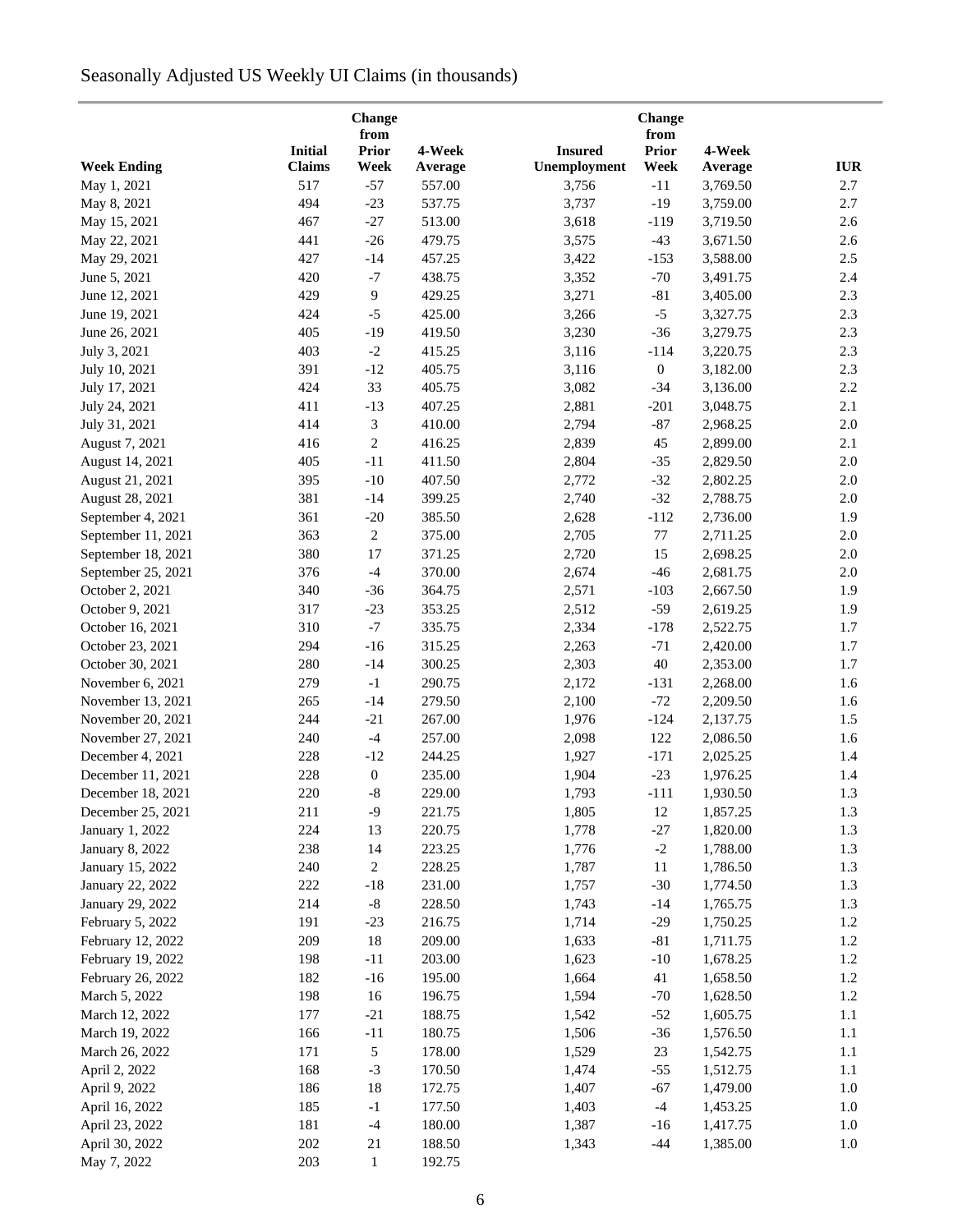#### INITIAL CLAIMS FILED DURING WEEK ENDED APRIL 30

INSURED UNEMPLOYMENT FOR WEEK ENDED APRIL 23

|                      |                 |                  | <b>CHANGE FROM</b>    |                        |                                |                  |            |               | <b>CHANGE FROM</b>      |                                    |                  | <b>ALL PROGRAMS</b>                 |
|----------------------|-----------------|------------------|-----------------------|------------------------|--------------------------------|------------------|------------|---------------|-------------------------|------------------------------------|------------------|-------------------------------------|
|                      |                 | LAST             | <b>YEAR</b>           |                        |                                |                  |            | LAST          | <b>YEAR</b>             |                                    |                  | <b>EXCLUDING</b><br><b>RAILROAD</b> |
| <b>STATE NAME</b>    | <b>STATE</b>    | <b>WEEK</b>      | AGO                   | UCFE <sup>1</sup>      | UCX <sup>1</sup>               | STATE $(\%)^2$   |            | WEEK          | AGO                     | UCFE <sup>1</sup> UCX <sup>1</sup> |                  | <b>RETIREMENT</b>                   |
| Alabama              | 2,011           | $-11$            | $-8,314$              | 11                     | 6                              | 3,812            | 0.2        | 204           | $-14,287$               | 33                                 | 19               | 3,864                               |
| Alaska               | 811             | $-43$            | $-2,018$              | $\overline{4}$         | $\boldsymbol{0}$               | 5,384            | 1.9        | $-13$         | $-7,565$                | 62                                 | 10               | 5,456                               |
| Arizona              | 3,494           | $-234$           | $-3,773$              | $\boldsymbol{0}$       | $\boldsymbol{0}$               | 16,076           | 0.6        | 646           | $-38,565$               | 75                                 | 14               | 16,165                              |
| Arkansas             | 1,301           | $-86$            | $-1,353$              | $\boldsymbol{0}$       | $\boldsymbol{0}$               | 6,318            | 0.5        | $-245$        | $-13,735$               | 38                                 | 23               | 6,379                               |
| California           | 40,624          | $-2,816$         | $-30,136$             | 101                    | 86                             | 343,877          | 2.1        | 100           | $-239,661$              | 1,605                              | 990              | 346,472                             |
| Colorado             | 2,280           | $-178$           | $-1,704$              | 3                      | 11                             | 17,495           | 0.7        | $-795$        | $-25,317$               | 104                                | 119              | 17,718                              |
| Connecticut          | 2,469           | $-2,319$         | $-2,449$              | $\overline{4}$         | 4                              | 20,093           | 1.3        | $-1,675$      | $-55,920$               | 44                                 | 49               | 20,186                              |
| Delaware             | 371             | $-300$           | $-5,095$              | 2                      | 1                              | 3,539            | 0.8        | 403           | $-7,773$                | 10                                 | $\boldsymbol{0}$ | 3,549                               |
| District of Columbia | 751             | 133              | $-800$                | 8                      | $\boldsymbol{0}$               | 4,359            | 0.8        | 190           | $-15,532$               | 61                                 | 1                | 4,421                               |
| Florida              | 5,221           | $-19$            | $-14,544$             | 24                     | 24                             | 32,449           | 0.4        | $-546$        | $-94,112$               | 182                                | 93               | 32,724                              |
| Georgia              | 4,439           | $-122$           | $-20,990$             | 34                     | 21                             | 27,330           | 0.6        | $-281$        | $-112,265$              | 251                                | 138              | 27,719                              |
| Hawaii               | 1,104           | $-39$            | $-1,690$              | 3                      | 8                              | 6,113            | 1.1        | $-107$        | $-11,329$               | 54                                 | 85               | 6,252                               |
| Idaho                | 637             | $-121$           | $-2,755$              | 3                      | 1                              | 3,808            | 0.5        | $-200$        | $-5,872$                | 48                                 | 5                | 3,861                               |
| Illinois             | 11,692          | 3,140            | $-3,442$              | 13                     | 5                              | 71,483           | 1.3        | $-10,390$     | $-156,349$              | 474                                | 134              | 72,091                              |
| Indiana              | 5,779           | $-620$           | $-2,802$              | 7                      | 6                              | 20,459           | 0.8        | $-2,868$      | $-43,883$               | 85                                 | 21               | 20,565                              |
| Iowa                 | 1,203           | 32               | $-1,942$              | 3                      | $\mathfrak{2}$                 | 8,430            | 0.6        | $-1,108$      | $-19,334$               | 26                                 | 8                | 8,464                               |
| Kansas               | 895             | 16               | $-1,495$              | $\boldsymbol{0}$       | $\mathbf{2}$                   | 3,886            | 0.3        | 18            | $-4,665$                | 22                                 | 14               | 3,922                               |
| Kentucky             | 3,140           | 1,152            | $-9,011$              | $\overline{2}$         | $\boldsymbol{0}$               | 7,241            | 0.4        | $-1,011$      | $-14,082$               | 70                                 | 51               | 7,362                               |
| Louisiana            | 1,645           | 41               | $-5,138$              | $\overline{2}$         | 3                              | 10,075           | 0.6        | 521           | $-41,943$               | 57                                 | 15               | 10,147                              |
| Maine                | 539             | $-111$           | $-852$                | $\mathbf{1}$           | $\mathbf{1}$                   | 5,575            | 0.9        | $-53$         | $-8,146$                | 19                                 | 15               | 5,609                               |
| Maryland             | 1,791           | $-357$           | $-3,850$              | 9                      | $\mathbf{1}$                   | 15,468           | 0.6        | 199           | $-24,168$               | 208                                | 60               | 15,736                              |
| Massachusetts        | 4,446           | $-3,029$         | $-7,435$              | 6                      | 3                              | 51,459           | 1.5        | 4,167         | $-60,410$               | 113                                | 102              | 51,674                              |
| Michigan             | 7,588           | 1,092            | $-23,768$             | 5                      | 5                              | 38,697           | 1.0        | $-16,984$     | $-83,800$               | 96                                 | 45               | 38,838                              |
| Minnesota            | 2,651           | -61              | $-1,659$              | $\overline{4}$         | 4                              | 39,073           | 1.5        | $-4,042$      | $-41,780$               | 68                                 | 63               | 39,204                              |
| Mississippi          | 863             | $-116$           | $-2,665$              | 1                      | 1                              | 4,081            | 0.4        | 119           | $-23,309$               | 73                                 | 11               | 4,165                               |
| Missouri             | 2,666           | 24               | $-5,639$              | $\mathbf{1}$           | 3                              | 13,029           | 0.5        | 1,170         | $-44,448$               | 65                                 | 21               | 13,115                              |
| Montana              | 561             | $-228$           | $-923$                | 5                      | $\mathbf{1}$                   | 4,160            | 0.9        | $-857$        | $-6,107$                | 129                                | 13               | 4,302                               |
| Nebraska             | 479             | 32               | $-930$                | $\boldsymbol{0}$       | $\boldsymbol{0}$               | 2,542            | 0.3        | $-221$        | $-5,879$                | 7                                  | 6                | 2,555                               |
| Nevada               | 1,838           | $-160$           | $-7,141$              | $\overline{4}$         | $\boldsymbol{0}$               | 13,635           | 1.0        | $-57$         | $-68,568$               | 112                                | 41               | 13,788                              |
| New Hampshire        | 750             | 469              | 251                   | $\overline{c}$         | $\boldsymbol{0}$               | 1,949            | 0.3        | 20            | $-17,370$               | 7                                  | 3                | 1,959                               |
| New Jersey           | 6,113           | $-2,466$         | $-8,211$              | 18                     | 10                             | 78,900           | 2.1        | 1,440         | $-34,191$               | 288                                | 219              | 79,407                              |
| New Mexico           | 734             | 20               | $-3,219$              | $\boldsymbol{0}$       | $\mathbf{2}$                   | 8,223            | 1.1        | 202           | $-19,226$               | 131                                | 30               | 8,384                               |
| New York             | 23,284          | 7,329            | $-8,239$              | 22                     | 14                             | 142,646          | 1.7        | 5,863         | $-226,679$              | 370                                | 224              | 143,240                             |
| North Carolina       | 2,770           | 153              | $-4,281$              | 3                      | $\boldsymbol{0}$               | 13,007           | 0.3        | 10            | $-35,697$               | 51                                 | 90               | 13,148                              |
| North Dakota         | 211             | $-111$           | $-559$                | 1                      | $\boldsymbol{0}$               | 2,865            | 0.7        | $-598$        | $-1,761$                | 10                                 | $\boldsymbol{2}$ | 2,877                               |
| Ohio                 | 6,276           | $-2,018$         | $-12,421$             | $\overline{4}$         | 5                              | 36,233           | 0.7        | $-5,063$      | $-78,976$               | 58                                 | 112              | 36,403                              |
| Oklahoma             | 2,235           | 307              | $-8,742$              | 6                      | 6                              | 10,853           | 0.7        | $-282$        | $-26,749$               | 53                                 | 39               | 10,945                              |
| Oregon               | 3,198           | $-534$           | $-7,795$              | 6                      | 5                              | 21,564           | 1.2        | $-235$        | $-37,430$               | 256                                | 38               | 21,858                              |
| Pennsylvania         | 8,462           | $-714$           | $-13,498$             | 23                     | 5                              | 74,585           | 1.4        | 2,151         | $-140,055$              | 235                                | 103              | 74,923                              |
| Puerto Rico          | 1,212           | $-12$            | $-1,565$              | 8                      | $\overline{c}$<br>$\Omega$     | 13,168           | 1.6        | 483           | $-22,757$               | 207                                | 86               | 13,461                              |
| Rhode Island         | 808             | $-1,208$         | $-6,956$              | 1                      |                                | 7,960            | 1.8        | 1,579         | $-12,419$               | 21                                 | 23               | 8,004                               |
| South Carolina       | 1,874<br>102    | $-513$<br>$-38$  | $-1,025$<br>$-162$    | $\sqrt{5}$             | 10                             | 9,482<br>1,068   | 0.5        | $-28$         | $-30,070$               | 49<br>30                           | 44               | 9,575                               |
| South Dakota         |                 |                  |                       | $\sqrt{2}$             | $\sqrt{2}$                     |                  | 0.3        | $-243$        | $-2,134$                |                                    | $\sqrt{2}$       | 1,100                               |
| Tennessee<br>Texas   | 1,947<br>12,977 | 15               | $-6,308$<br>$-17,248$ | $\boldsymbol{2}$<br>51 | 6<br>77                        | 11,183<br>91,908 | 0.3<br>0.8 | $-290$        | $-41,053$<br>$-157,460$ | 37<br>677                          | 30<br>809        | 11,250<br>93,394                    |
| Utah                 | 1,413           | $-119$<br>$-231$ | $-2,316$              | 12                     | 3                              | 5,534            | 0.4        | $-4,603$      | $-8,036$                | 57                                 | 17               | 5,608                               |
| Vermont              | 346             | $-316$           | $-6,026$              | $\boldsymbol{0}$       | $\boldsymbol{0}$               | 2,729            | 1.0        | $-168$<br>254 | $-9,866$                | $\overline{c}$                     | $\boldsymbol{0}$ | 2,731                               |
| Virgin Islands       | 27              | $-2$             | $-182$                | $\boldsymbol{0}$       |                                | 212              |            | $-146$        | $-1,104$                | $\sqrt{2}$                         | $\boldsymbol{0}$ | 214                                 |
| Virginia             | 1,932           | 87               | $-10,299$             | $\mathbf{1}$           | $\boldsymbol{0}$<br>$\sqrt{2}$ | 7,253            | 0.6<br>0.2 | $\mathbf{1}$  | $-47,942$               | 60                                 | 53               | 7,366                               |
| Washington           | 3,768           | $-283$           | $-7,012$              | 5                      | 22                             | 35,876           | 1.1        | $-1,404$      | $-40,470$               | 203                                | 260              | 36,339                              |
| West Virginia        | 603             | $-52$            | $-4,495$              | $\boldsymbol{0}$       | 5                              | 5,790            | 0.9        | 38            | $-11,419$               | 67                                 | 23               | 5,880                               |
| Wisconsin            | 3,712           | $-47$            | $-6,639$              | $\overline{4}$         | 3                              | 21,202           | 0.8        | $-1,834$      | $-63,502$               | 69                                 | 12               | 21,283                              |
| Wyoming              | 314             | $-177$           | $-544$                | 3                      | $\boldsymbol{0}$               | 1,809            | 0.7        | $-49$         | $-2,128$                | 32                                 | 3                | 1,844                               |
| Totals               | 198,357         | $-5,769$         | $-311,804$            | 439                    | 378                            | 1,405,945 1.0    |            |               | $-36,618$ $-2,357,298$  | 7,163                              | 4,388            | 1,417,496                           |
|                      |                 |                  |                       |                        |                                |                  |            |               |                         |                                    |                  |                                     |

Figures appearing in columns showing over-the-week changes reflect all revisions in data for prior week submitted by state agencies.

- 1. The Unemployment Compensation program for Federal Employees (UCFE) and the Unemployment Compensation for Ex-servicemembers (UCX) exclude claims filed jointly under other programs to avoid duplication.
- 2. Rate is not seasonally adjusted. The source of U.S. total covered employment is BLS.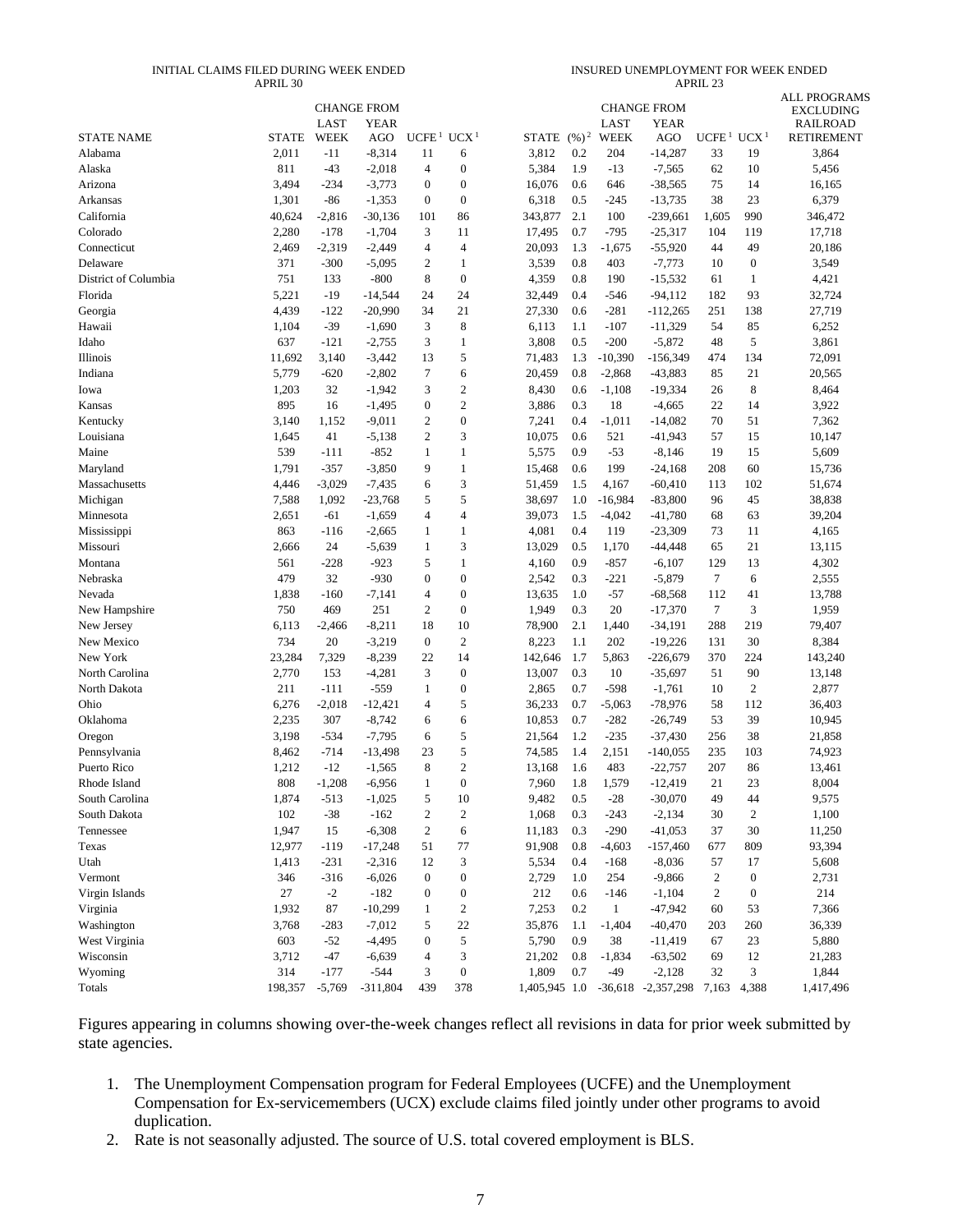## **UNADJUSTED INITIAL CLAIMS FOR WEEK ENDED APRIL 30, 2022**

## STATES WITH AN INCREASE OF MORE THAN 1,000

| <b>State</b> | <b>Change</b> | <b>State Supplied Comment</b>                                                                                                                            |
|--------------|---------------|----------------------------------------------------------------------------------------------------------------------------------------------------------|
| <b>NY</b>    | $+7.329$      | Layoffs in the transportation and warehousing, educational services, and professional, scientific,                                                       |
|              |               | and technical services industries.                                                                                                                       |
| IL           | $+3.140$      | Layoffs in the manufacturing, wholesale trade, retail trade, and administrative and support and<br>waste management and remediation services industries. |
| KY           | $+1.152$      | No comment.                                                                                                                                              |
| MI           | $+1.092$      | Layoffs in the management of companies and enterprises industry.                                                                                         |

## STATES WITH A DECREASE OF MORE THAN 1,000

| <b>State</b> | <b>Change</b> | <b>State Supplied Comment</b>                                              |
|--------------|---------------|----------------------------------------------------------------------------|
| MA           | $-3.029$      | No comment.                                                                |
| <b>CA</b>    | $-2.816$      | Fewer layoffs in the agriculture, forestry, fishing, and hunting industry. |
| NJ           | $-2.466$      | No comment.                                                                |
| <b>CT</b>    | $-2.319$      | No comment.                                                                |
| <b>OH</b>    | $-2.018$      | No comment.                                                                |
| RI.          | $-1.208$      | No comment.                                                                |